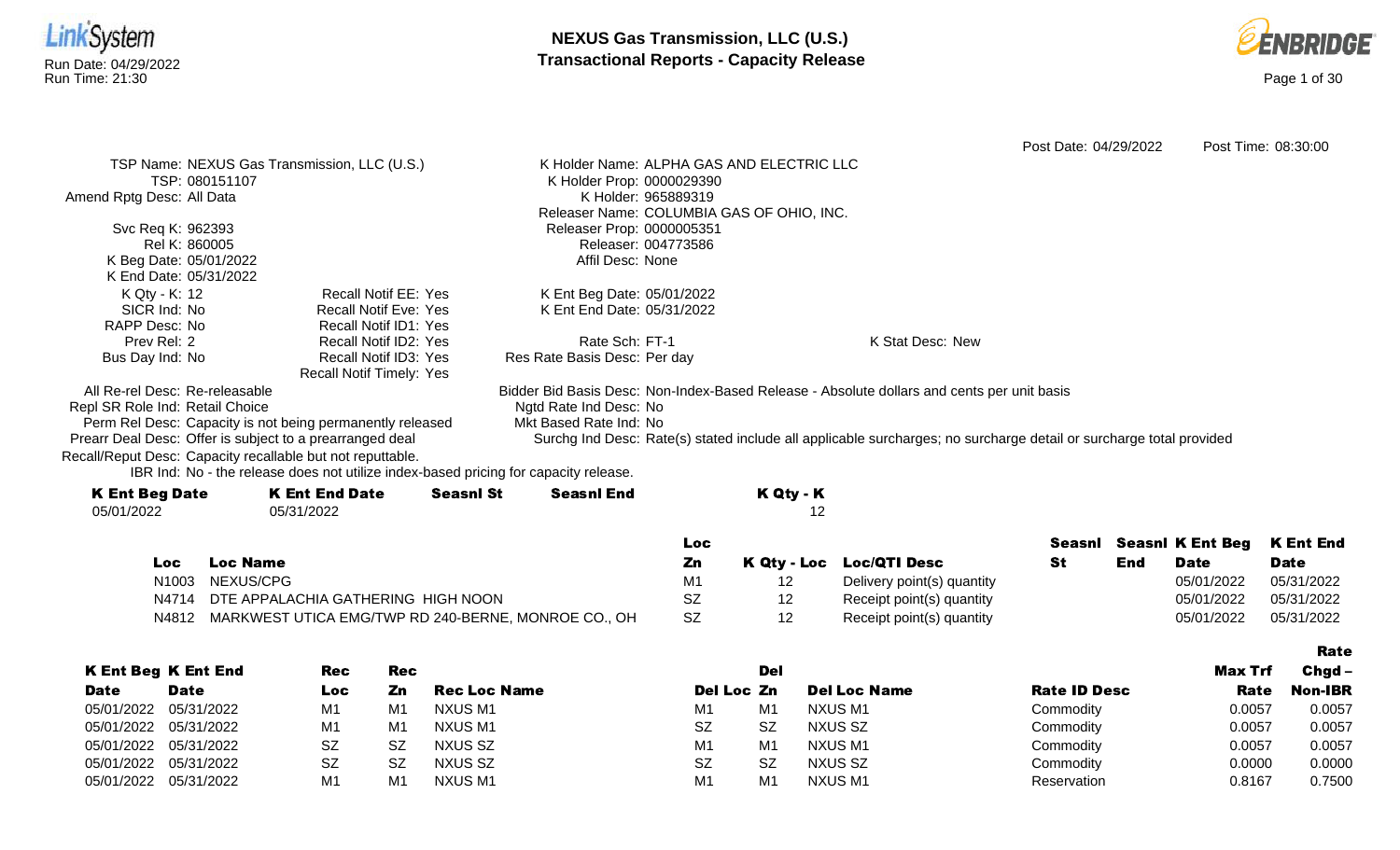

|             | K ENT Beg K ENT ENG | кес | кес |                     |            | Del |                     |                     | Max In | Cnga -         |
|-------------|---------------------|-----|-----|---------------------|------------|-----|---------------------|---------------------|--------|----------------|
| <b>Date</b> | <b>Date</b>         | Loc | Zn. | <b>Rec Loc Name</b> | Del Loc Zn |     | <b>Del Loc Name</b> | <b>Rate ID Desc</b> | Rate   | <b>Non-IBR</b> |
| 05/01/2022  | 05/31/2022          |     | SZ  | NXUS SZ             |            |     | <b>NXUS SZ</b>      | Reservation         | .1498  | 0.0000         |

RETAIL CHOICE RECALLABLE FOR ADMINISTRATIVE PURPOSES

# Terms/Notes

REPLACEMENT SHIPPER IS TAKING RETAIL CHOICE PROGRAM CAPACITY RELEASE THA T IS SUBJECT TO A NEGOTIATED RATE. PRIMARY RECEIPT POINTS ARE METER N47 14 AND METER N4812 AND PRIMARY DELIVERY POINT IS METER N1003. NOMINATION S USING THESE PRIMARY RECEIPT AND DELIVERY METERS ARE CONSIDERED IN PATH NOMINATIONS AND WILL RECEIVE THE NEGOTIATED RATE. REPLACEMENT SHIPPER N OMINATIONS THAT DO NOT MEET THE RECEIPT AND DELIVERY METER CRITERION A BO VE WILL BE CONSIDERED OUT OF PATH NOMINATIONS AND WILL CAUSE THE MAXI MUM RECOURSE RATES TO BE BILLED TO RELEASING SHIPPER. COLUMBIA GAS OF O HIO (RELEASING SHIPPER) WILL RECOVER FROM REPLACEMENT SHIPPER ANY AND AL L I NCREMENTAL COSTS OR PENALTIES BILLED TO COLUMBIA GAS OF OHIO BY THE PIPE LINE, CAUSED BY REPLACEMENT SHIPPERS UTILIZATION OF OUT OF PATH NOM INATIONS. NEGOTIATED RATE AGREEMENT FOOTNOTES: 1 - THIS NEGOTIATED RATE AGR EEMENT IS PART OF A CONFORMING SERVICE AGREEMENT. 2 - THE NEGO TIATED BAS E RESERVATION CHARGE SHALL APPLY ONLY TO SERVICE UNDER SERVIC E AGREEMENT NO. 860005, USING THE POINTS DESIGNATED HEREIN OR THE FOLLOW ING SECONDA RY DELIVERY POINTS WHICH MAY BE AVAILABLE IN THE FUTURE: FA CILITIES TO BE LOCATED IN MEDINA COUNTY, OH NEAR NEXUS MILEPOST 62 AND F ACILITIES TO BE LOCATED IN MEDINA COUNTY, OH NEAR NEXUS MILEPOST 73. 3 - THE NEGOTIA TED USAGE CHARGES SHALL APPLY ONLY TO SERVICE UNDER SERVIC E AGREEMENT NO . 860005, USING THE POINTS DESIGNATED HEREIN AND SECONDAR Y POINTS AVAILA BLE TO THE SHIPPERS UNDER FT-1 IN PIPELINE S SUPPLY ZONE AND MARKET ZONE 1. 4 - CUSTOMER NOMINATIONS THAT MEET THE REC EIPT AND DELIVERY POINT CRITERIA IN FOOTNOTE (2) ARE REFERRED TO HEREINA FTER AS IN PATH NOMINATIONS . THE TOTAL SCHEDULED QUANTITY OF IN PATH NOMINATIONS FOR A GIVEN DAY IS HEREINAFTER REFERRED TO AS THE DAILY IN PATH QUANTITY . CUSTOMER NOMINATIONS THAT DO NOT MEET THE RECEIPT AND DE LIVERY POINT CRI TERIA IN FOOTNOTE (2) ARE REFERRED TO HEREINAFTER AS C USTOMER OUT OF PA TH NOMINATIONS . THE TOTAL SCHEDULED QUANTITY OF CUST OMER OUT OF PATH N OMINATIONS FOR A GIVEN DAY IS HEREINAFTER REFERRED TO AS THE CUSTOMER D AILY OUT OF PATH QUANTITY . RELATED REPLACEMENT SHI PPER NOMINATIONS (AC ROSS ALL RELATED REPLACEMENT CONTRACTS) THAT DO NOT MEET THE RECEIPT AND DELIVERY POINT CRITERIA IN FOOTNOTE 2/ ARE REFERRE D TO HEREINAFTER AS RELATED REPLACEMENT SHIPPER DAILY OUT OF PATH NOMINA TIONS . THE TOTAL S CHEDULED QUANTITY OF RELATED REPLACEMENT SHIPPER DA ILY OUT OF PATH NOMIN ATIONS IS HEREINAFTER REFERRED TO AS THE RELATED REPLACEMENT SHIPPER DA ILY OUT OF PATH QUANTITY. THE SUM OF THE CUSTOM ER DAILY OUT OF PATH QU ANTITY PLUS THE RELATED REPLACEMENT SHIPPER DAIL Y OUT OF PATH QUANTITY FOR A GIVEN DAY SHALL HEREINAFTER BE REFERRED TO AS THE TOTAL DAILY OUT OF PATH QUANTITY . 5 - THE RESERVATION CHARGES PURSUANT TO THIS NEGOTIA TED RATE AGREEMENT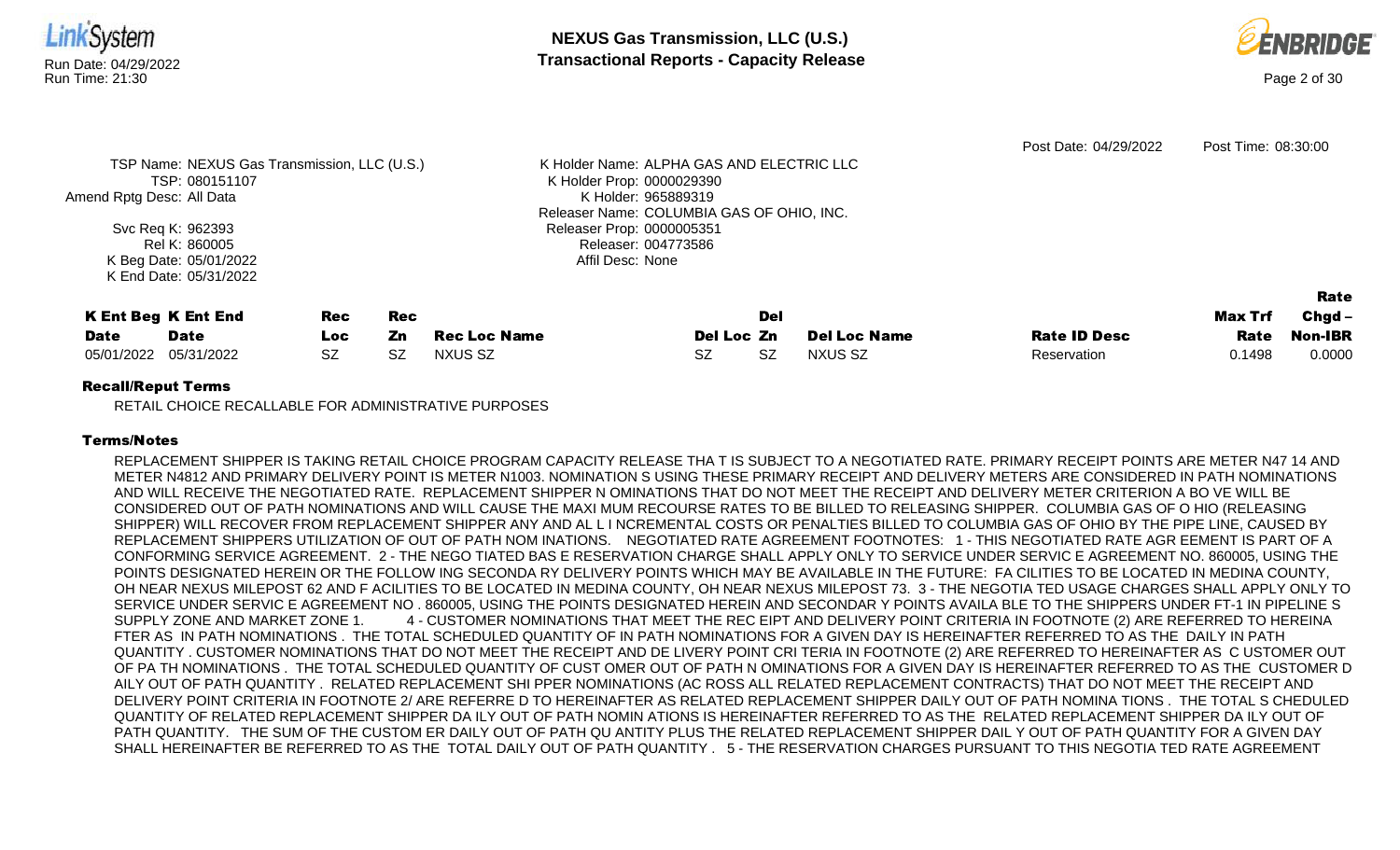



Post Date: 04/29/2022 Post Time: 08:30:00

TSP Name: NEXUS Gas Transmission, LLC (U.S.) TSP: 080151107 Amend Rptg Desc: All Data

> Svc Req K: 962393 Rel K: 860005 K Beg Date: 05/01/2022 K End Date: 05/31/2022

K Holder Name: ALPHA GAS AND ELECTRIC LLC K Holder Prop: 0000029390 K Holder: 965889319 Releaser Name: COLUMBIA GAS OF OHIO, INC. Releaser Prop: 0000005351 Releaser: 004773586 Affil Desc: None

#### Terms/Notes

WILL BE CALCULATED DAILY. THE DAILY EQUIVALENT OF TH E NEGOTIATED BASE RESERVATION CHARGE (AS ADJU STED IN ACCORDANCE WITH THE ABOVE) SHALL APPLY EACH DAY TO THE GREATER O F A) ZERO OR B) THE MDQ LES S THE TOTAL DAILY OUT OF PATH QUANTITY. THE DAILY EQUIVALENT RECOURSE R ATE (AS SUCH TERM IS DEFINED HEREIN AND AS SUCH TERM APPLIES TO THE RESE RVATION CHARGE) (INCLUSIVE OF ALL RESERVAT ION SURCHARGES AND OTHER RESER VATION CHARGES) SHALL APPLY EACH DAY TO T HE LESSER OF A) THE MDQ OR B) T HE TOTAL DAILY OUT OF PATH QUANTITY.

Bid Evaluation Terms:- NET REVENUE;

Surcharge Footnote: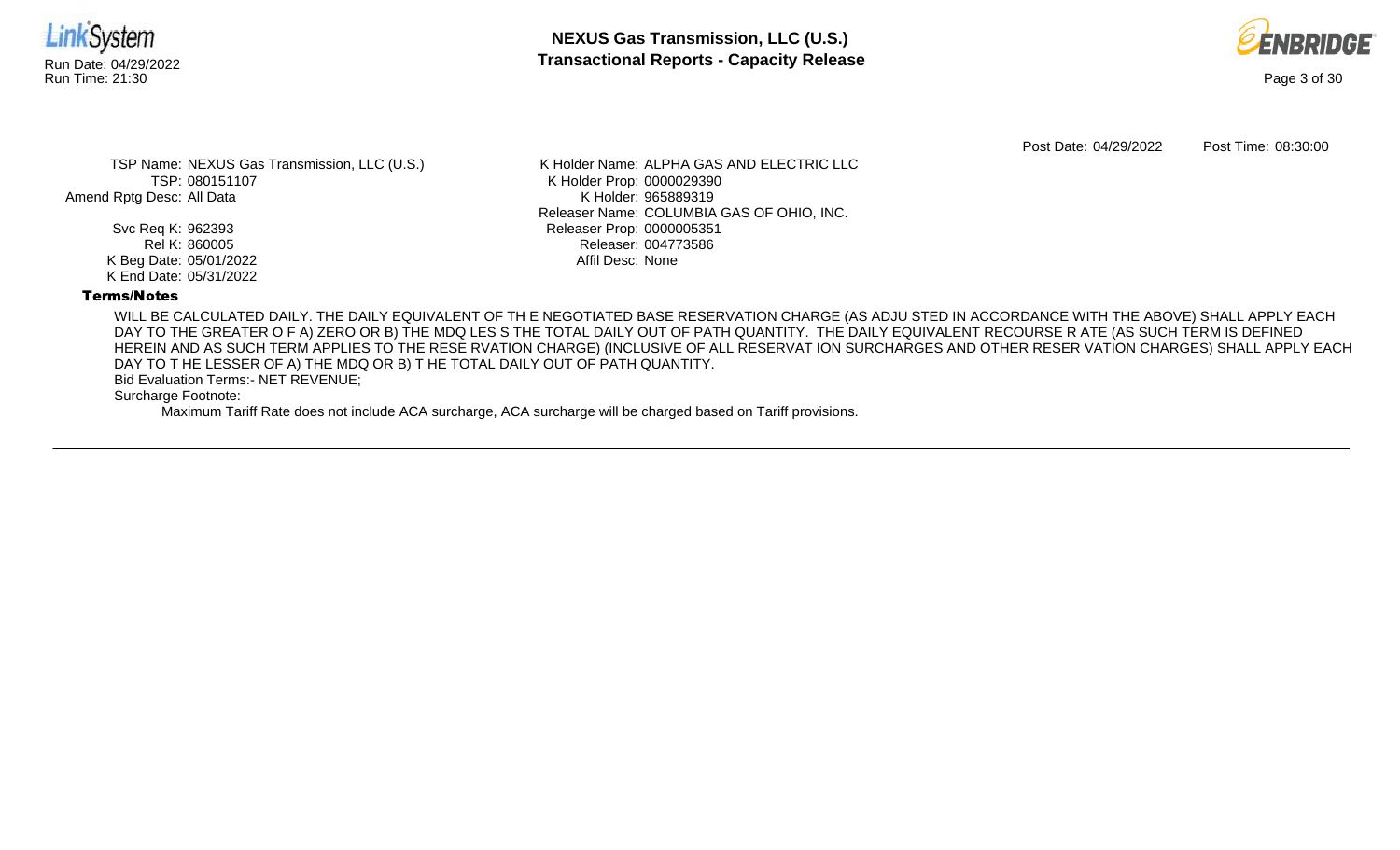



|                                 |                 |                                                                                      |                  |                                           |                     |             |                                                                                                                    | Post Date: 04/29/2022 |     |                                | Post Time: 08:30:00 |
|---------------------------------|-----------------|--------------------------------------------------------------------------------------|------------------|-------------------------------------------|---------------------|-------------|--------------------------------------------------------------------------------------------------------------------|-----------------------|-----|--------------------------------|---------------------|
|                                 |                 | TSP Name: NEXUS Gas Transmission, LLC (U.S.)                                         |                  | K Holder Name: CARBONBETTER, LLC          |                     |             |                                                                                                                    |                       |     |                                |                     |
|                                 | TSP: 080151107  |                                                                                      |                  | K Holder Prop: 0000031046                 |                     |             |                                                                                                                    |                       |     |                                |                     |
| Amend Rptg Desc: All Data       |                 |                                                                                      |                  |                                           | K Holder: 079736999 |             |                                                                                                                    |                       |     |                                |                     |
|                                 |                 |                                                                                      |                  | Releaser Name: COLUMBIA GAS OF OHIO, INC. |                     |             |                                                                                                                    |                       |     |                                |                     |
| Svc Req K: 962390               |                 |                                                                                      |                  | Releaser Prop: 0000005351                 |                     |             |                                                                                                                    |                       |     |                                |                     |
| Rel K: 860005                   |                 |                                                                                      |                  |                                           | Releaser: 004773586 |             |                                                                                                                    |                       |     |                                |                     |
| K Beg Date: 05/01/2022          |                 |                                                                                      |                  | Affil Desc: None                          |                     |             |                                                                                                                    |                       |     |                                |                     |
| K End Date: 05/31/2022          |                 |                                                                                      |                  |                                           |                     |             |                                                                                                                    |                       |     |                                |                     |
| K Qty - K: 203                  |                 | <b>Recall Notif EE: Yes</b>                                                          |                  | K Ent Beg Date: 05/01/2022                |                     |             |                                                                                                                    |                       |     |                                |                     |
| SICR Ind: No                    |                 | <b>Recall Notif Eve: Yes</b>                                                         |                  | K Ent End Date: 05/31/2022                |                     |             |                                                                                                                    |                       |     |                                |                     |
| RAPP Desc: No                   |                 | <b>Recall Notif ID1: Yes</b>                                                         |                  |                                           |                     |             |                                                                                                                    |                       |     |                                |                     |
| Prev Rel: 2                     |                 | Recall Notif ID2: Yes                                                                |                  | Rate Sch: FT-1                            |                     |             | K Stat Desc: New                                                                                                   |                       |     |                                |                     |
| Bus Day Ind: No                 |                 | Recall Notif ID3: Yes                                                                |                  | Res Rate Basis Desc: Per day              |                     |             |                                                                                                                    |                       |     |                                |                     |
|                                 |                 | Recall Notif Timely: Yes                                                             |                  |                                           |                     |             |                                                                                                                    |                       |     |                                |                     |
| All Re-rel Desc: Re-releasable  |                 |                                                                                      |                  |                                           |                     |             | Bidder Bid Basis Desc: Non-Index-Based Release - Absolute dollars and cents per unit basis                         |                       |     |                                |                     |
| Repl SR Role Ind: Retail Choice |                 |                                                                                      |                  | Ngtd Rate Ind Desc: No                    |                     |             |                                                                                                                    |                       |     |                                |                     |
|                                 |                 | Perm Rel Desc: Capacity is not being permanently released                            |                  | Mkt Based Rate Ind: No                    |                     |             |                                                                                                                    |                       |     |                                |                     |
|                                 |                 | Prearr Deal Desc: Offer is subject to a prearranged deal                             |                  |                                           |                     |             | Surchg Ind Desc: Rate(s) stated include all applicable surcharges; no surcharge detail or surcharge total provided |                       |     |                                |                     |
|                                 |                 | Recall/Reput Desc: Capacity recallable but not reputtable.                           |                  |                                           |                     |             |                                                                                                                    |                       |     |                                |                     |
|                                 |                 | IBR Ind: No - the release does not utilize index-based pricing for capacity release. |                  |                                           |                     |             |                                                                                                                    |                       |     |                                |                     |
| <b>K Ent Beg Date</b>           |                 | <b>K Ent End Date</b>                                                                | <b>Seasnl St</b> | <b>Seasnl End</b>                         |                     | K Qty - K   |                                                                                                                    |                       |     |                                |                     |
| 05/01/2022                      |                 | 05/31/2022                                                                           |                  |                                           |                     | 203         |                                                                                                                    |                       |     |                                |                     |
|                                 |                 |                                                                                      |                  |                                           | <b>Loc</b>          |             |                                                                                                                    |                       |     | <b>Seasni</b> Seasni K Ent Beg | <b>K Ent End</b>    |
| <b>Loc</b>                      | <b>Loc Name</b> |                                                                                      |                  |                                           | Zn                  | K Qty - Loc | <b>Loc/QTI Desc</b>                                                                                                | <b>St</b>             | End | <b>Date</b>                    | <b>Date</b>         |
| N1003                           | NEXUS/CPG       |                                                                                      |                  |                                           | M1                  |             |                                                                                                                    |                       |     | 05/01/2022                     | 05/31/2022          |
|                                 |                 |                                                                                      |                  |                                           |                     | 203         | Delivery point(s) quantity                                                                                         |                       |     |                                |                     |
| N4714                           |                 | DTE APPALACHIA GATHERING HIGH NOON                                                   |                  |                                           | <b>SZ</b>           | 203         | Receipt point(s) quantity                                                                                          |                       |     | 05/01/2022                     | 05/31/2022          |
| N4812                           |                 | MARKWEST UTICA EMG/TWP RD 240-BERNE, MONROE CO., OH                                  |                  |                                           | <b>SZ</b>           | 203         | Receipt point(s) quantity                                                                                          |                       |     | 05/01/2022                     | 05/31/2022          |
|                                 |                 |                                                                                      |                  |                                           |                     |             |                                                                                                                    |                       |     |                                | <b>Rate</b>         |

|            |                            |     |     |                     |            |     |                     |                     |         | ------         |
|------------|----------------------------|-----|-----|---------------------|------------|-----|---------------------|---------------------|---------|----------------|
|            | <b>K Ent Beg K Ent End</b> | Rec | Rec |                     |            | Del |                     |                     | Max Trf | $Chqd -$       |
| Date       | <b>Date</b>                | Loc | Zn  | <b>Rec Loc Name</b> | Del Loc Zn |     | <b>Del Loc Name</b> | <b>Rate ID Desc</b> | Rate    | <b>Non-IBR</b> |
| 05/01/2022 | 05/31/2022                 | M1  | M1  | NXUS M1             | M1         | M1  | NXUS M1             | Commodity           | 0.0057  | 0.0057         |
| 05/01/2022 | 05/31/2022                 | M1  | M1  | NXUS M1             | SZ         | -SZ | NXUS SZ             | Commodity           | 0.0057  | 0.0057         |
| 05/01/2022 | 05/31/2022                 | SZ  | SZ  | NXUS SZ             | M1         | M1  | NXUS M1             | Commodity           | 0.0057  | 0.0057         |
| 05/01/2022 | 05/31/2022                 | SZ  | SZ  | <b>NXUS SZ</b>      | SZ         | SZ  | NXUS SZ             | Commodity           | 0.0000  | 0.0000         |
| 05/01/2022 | 05/31/2022                 | M1  | M1  | NXUS M1             | M1         | M1  | NXUS M1             | Reservation         | 0.8167  | 0.7500         |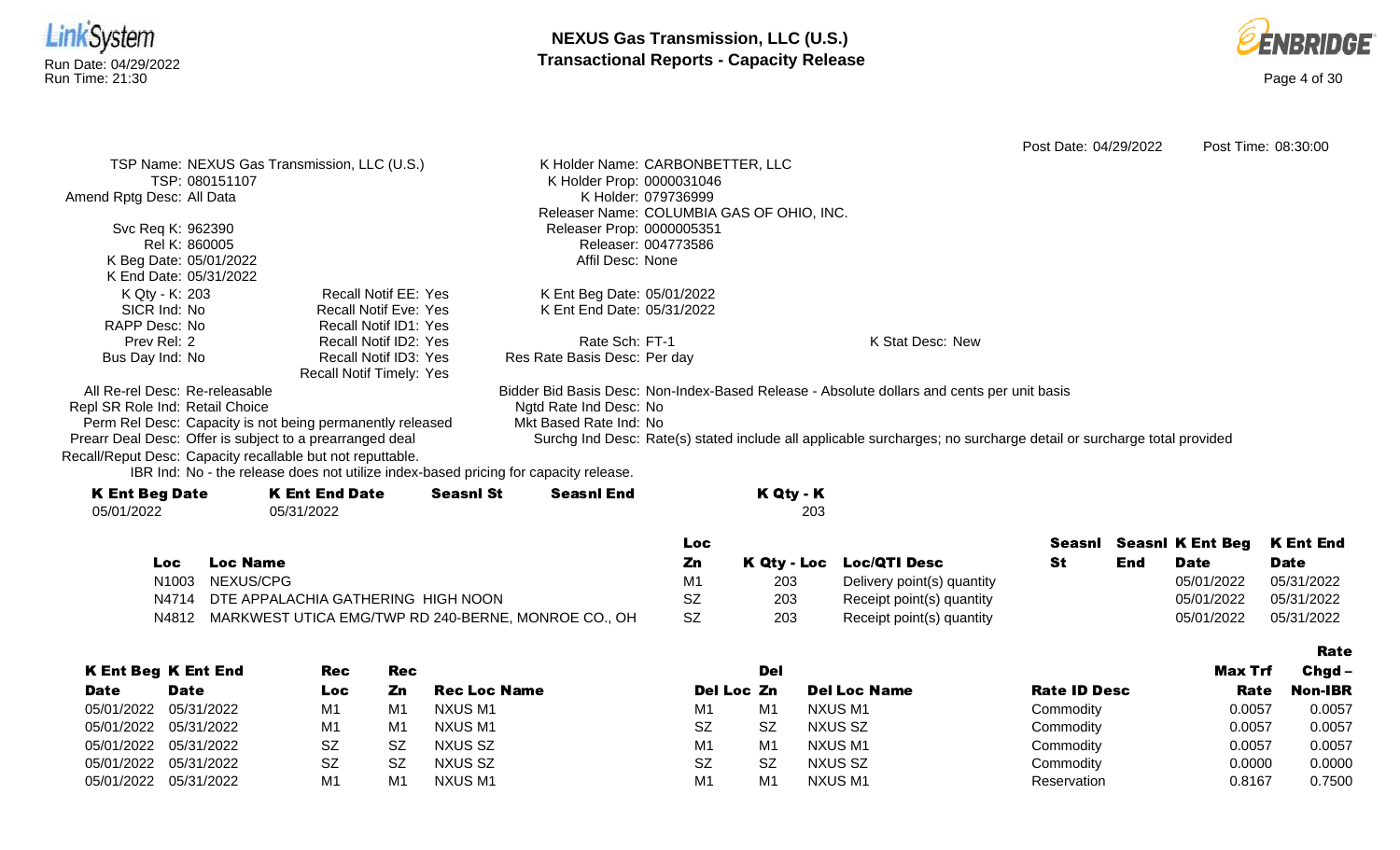



| Amend Rptg Desc: All Data                               | TSP Name: NEXUS Gas Transmission, LLC (U.S.)<br>TSP: 080151107                         |                          |                               |                                | K Holder Name: CARBONBETTER, LLC<br>K Holder Prop: 0000031046<br>K Holder: 079736999<br>Releaser Name: COLUMBIA GAS OF OHIO, INC. |                  |                                       | Post Date: 04/29/2022              | Post Time: 08:30:00       |                                       |
|---------------------------------------------------------|----------------------------------------------------------------------------------------|--------------------------|-------------------------------|--------------------------------|-----------------------------------------------------------------------------------------------------------------------------------|------------------|---------------------------------------|------------------------------------|---------------------------|---------------------------------------|
|                                                         | Svc Req K: 962390<br>Rel K: 860005<br>K Beg Date: 05/01/2022<br>K End Date: 05/31/2022 |                          |                               |                                | Releaser Prop: 0000005351<br>Releaser: 004773586<br>Affil Desc: None                                                              |                  |                                       |                                    |                           |                                       |
| <b>K Ent Beg K Ent End</b><br><b>Date</b><br>05/01/2022 | <b>Date</b><br>05/31/2022                                                              | Rec<br>Loc.<br><b>SZ</b> | <b>Rec</b><br>Zn<br><b>SZ</b> | Rec Loc Name<br><b>NXUS SZ</b> | Del Loc Zn<br><b>SZ</b>                                                                                                           | Del<br><b>SZ</b> | <b>Del Loc Name</b><br><b>NXUS SZ</b> | <b>Rate ID Desc</b><br>Reservation | Max Trf<br>Rate<br>0.1498 | Rate<br>$Chgd -$<br>Non-IBR<br>0.0000 |

RETAIL CHOICE RECALLABLE FOR ADMINISTRATIVE PURPOSES

## Terms/Notes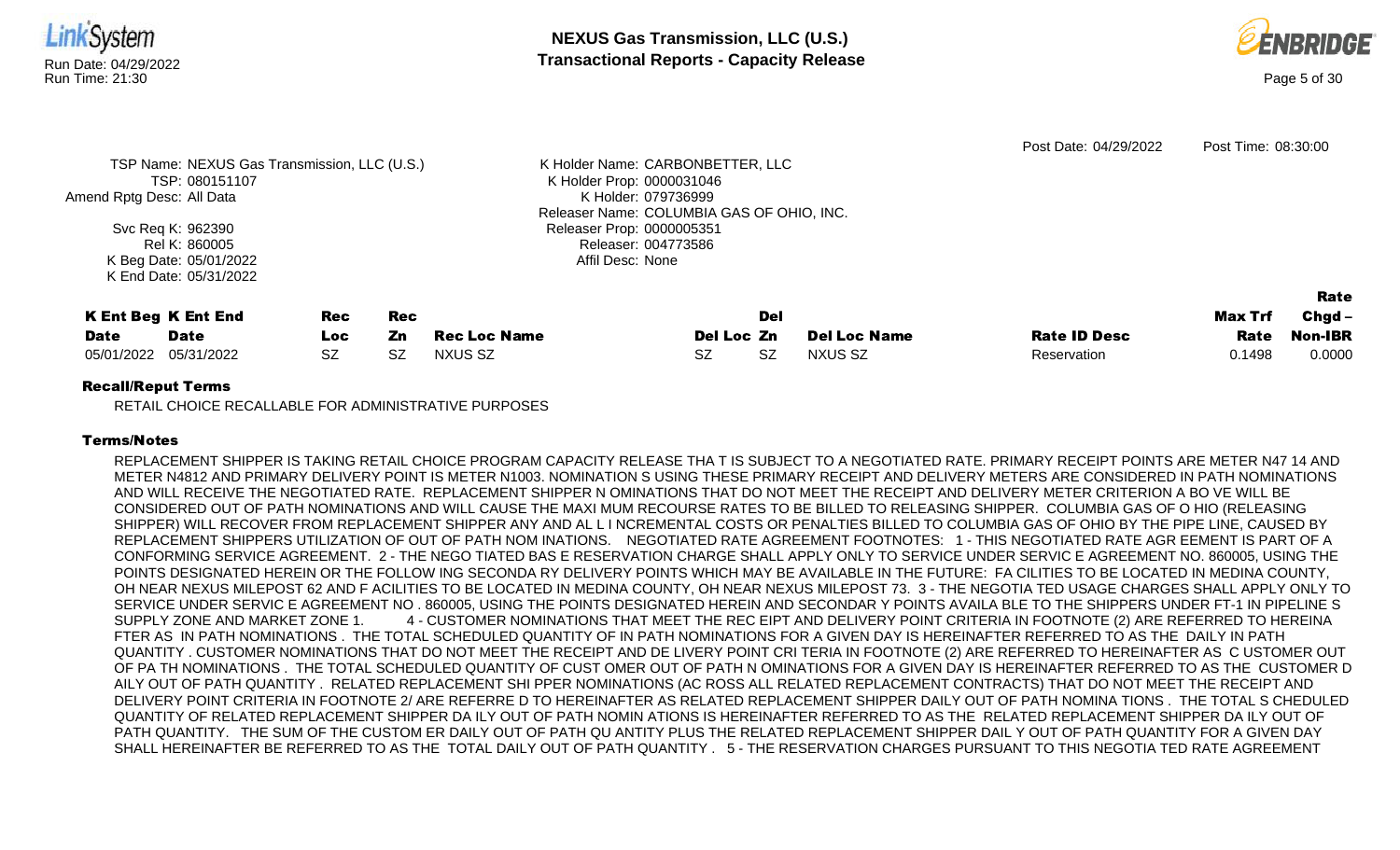



Post Date: 04/29/2022 Post Time: 08:30:00

TSP Name: NEXUS Gas Transmission, LLC (U.S.) TSP: 080151107 Amend Rptg Desc: All Data

> Svc Req K: 962390 Rel K: 860005 K Beg Date: 05/01/2022 K End Date: 05/31/2022

K Holder Name: CARBONBETTER, LLC K Holder Prop: 0000031046 K Holder: 079736999 Releaser Name: COLUMBIA GAS OF OHIO, INC. Releaser Prop: 0000005351 Releaser: 004773586 Affil Desc: None

### Terms/Notes

WILL BE CALCULATED DAILY. THE DAILY EQUIVALENT OF TH E NEGOTIATED BASE RESERVATION CHARGE (AS ADJU STED IN ACCORDANCE WITH THE ABOVE) SHALL APPLY EACH DAY TO THE GREATER O F A) ZERO OR B) THE MDQ LES S THE TOTAL DAILY OUT OF PATH QUANTITY. THE DAILY EQUIVALENT RECOURSE R ATE (AS SUCH TERM IS DEFINED HEREIN AND AS SUCH TERM APPLIES TO THE RESE RVATION CHARGE) (INCLUSIVE OF ALL RESERVAT ION SURCHARGES AND OTHER RESER VATION CHARGES) SHALL APPLY EACH DAY TO T HE LESSER OF A) THE MDQ OR B) T HE TOTAL DAILY OUT OF PATH QUANTITY.

Bid Evaluation Terms:- NET REVENUE;

Surcharge Footnote: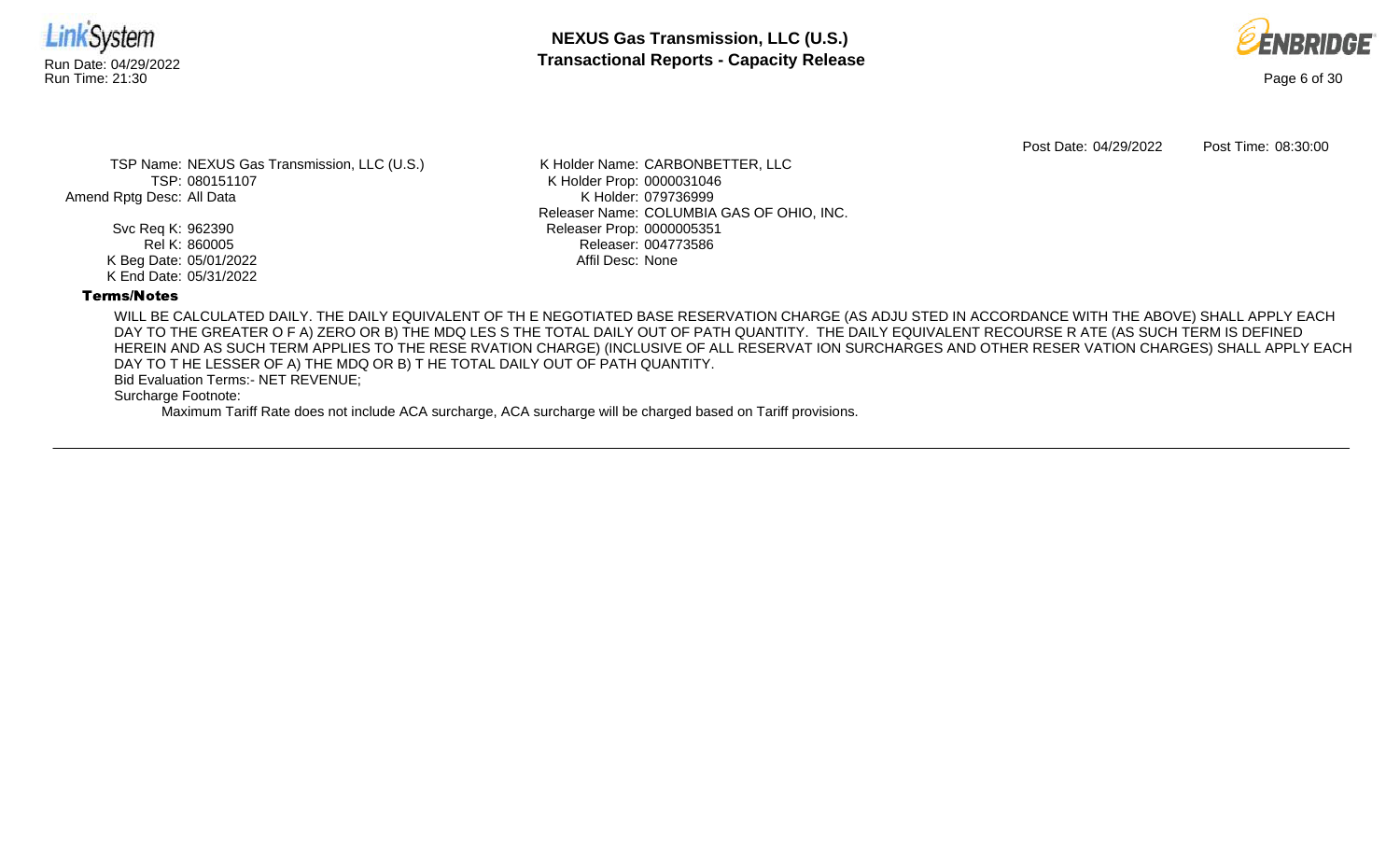



Post Date: 04/29/2022 Post Time: 12:30:00 TSP Name: NEXUS Gas Transmission, LLC (U.S.) TSP: 080151107 Amend Rptg Desc: All Data Svc Req K: 962396 Rel K: 860005 K Beg Date: 05/01/2022 K End Date: 05/31/2022 K Holder Name: GAS SOUTH, LLC K Holder Prop: 0000031015 K Holder: 610707502 Releaser Name: COLUMBIA GAS OF OHIO, INC. Releaser Prop: 0000005351 Releaser: 004773586 Affil Desc: None K Qty - K: 104 SICR Ind: No RAPP Desc: No Prev Rel: 2 Bus Day Ind: No Recall Notif EE: Yes Recall Notif Eve: Yes Recall Notif ID1: Yes Recall Notif ID2: Yes Recall Notif ID3: Yes Recall Notif Timely: Yes K Ent Beg Date: 05/01/2022 K Ent End Date: 05/31/2022 Rate Sch: FT-1 Res Rate Basis Desc: Per day K Stat Desc: New All Re-rel Desc: Re-releasable Repl SR Role Ind: Retail Choice Perm Rel Desc: Capacity is not being permanently released Prearr Deal Desc: Offer is subject to a prearranged deal Bidder Bid Basis Desc: Non-Index-Based Release - Absolute dollars and cents per unit basis Ngtd Rate Ind Desc: No Mkt Based Rate Ind: No Surchg Ind Desc: Rate(s) stated include all applicable surcharges; no surcharge detail or surcharge total provided Recall/Reput Desc: Capacity recallable but not reputtable. IBR Ind: No - the release does not utilize index-based pricing for capacity release. K Ent Beg Date K Ent End Date Seasnl St Seasnl End K Qty - K 05/01/2022 05/31/2022 104 Loc Loc Name Loc Zn K Qty - Loc Loc/QTI Desc Seasnl St Seasnl K Ent Beg End Date K Ent End **Date** 

N1003 NEXUS/CPG 105/31/2022 105/31/2022 104 Delivery point(s) quantity 104 Delivery point(s) quantity 05/01/2022 05/31/2022 N4714 DTE APPALACHIA GATHERING HIGH NOON SZ 104 Receipt point(s) quantity 05/01/2022 05/31/2022 05/31/2022 N4812 MARKWEST UTICA EMG/TWP RD 240-BERNE, MONROE CO., OH SZ 104 Receipt point(s) quantity 05/01/2022 05/31/2022 05/31/2022

K Ent Beg K Ent End Date Date Rec Loc Rec Zn Rec Loc Name Del Loc Zn Del **Del Loc Name Rate ID Desc** Max Trf Rate Rate Chgd-Non-IBR 05/01/2022 05/31/2022 M1 M1 NXUS M1 M1 NXUS M1 Commodity 0.0057 0.0057 05/01/2022 05/31/2022 M1 M1 NXUS M1 SZ SZ NXUS SZ Commodity 0.0057 0.0057 05/01/2022 05/31/2022 SZ SZ NXUS SZ NXUS SZ MXUS M1 M1 NXUS M1 SZ Commodity 0.0057 0.0057 05/01/2022 05/31/2022 SZ SZ NXUS SZ SZ SZ NXUS SZ Commodity 0.0000 0.0000 05/01/2022 05/31/2022 M1 M1 NXUS M1 M1 M1 NXUS M1 Reservation 0.8167 0.7500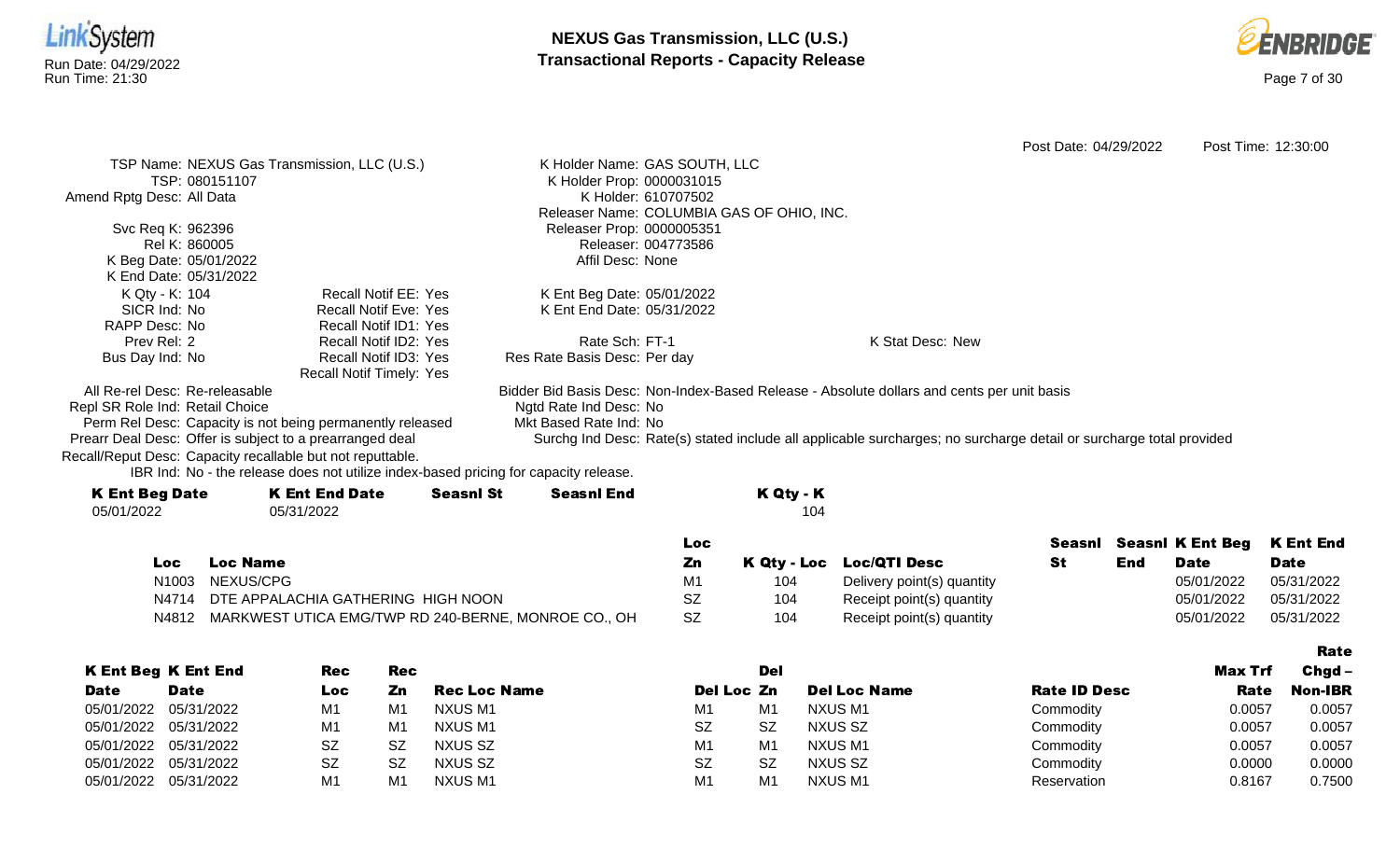



|                           |                                              |            |     |                     |                                           |           |                     | Post Date: 04/29/2022 | Post Time: 12:30:00 |                |
|---------------------------|----------------------------------------------|------------|-----|---------------------|-------------------------------------------|-----------|---------------------|-----------------------|---------------------|----------------|
|                           | TSP Name: NEXUS Gas Transmission, LLC (U.S.) |            |     |                     | K Holder Name: GAS SOUTH, LLC             |           |                     |                       |                     |                |
|                           | TSP: 080151107                               |            |     |                     | K Holder Prop: 0000031015                 |           |                     |                       |                     |                |
| Amend Rptg Desc: All Data |                                              |            |     |                     | K Holder: 610707502                       |           |                     |                       |                     |                |
|                           |                                              |            |     |                     | Releaser Name: COLUMBIA GAS OF OHIO, INC. |           |                     |                       |                     |                |
|                           | Svc Req K: 962396                            |            |     |                     | Releaser Prop: 0000005351                 |           |                     |                       |                     |                |
|                           | Rel K: 860005                                |            |     |                     | Releaser: 004773586                       |           |                     |                       |                     |                |
|                           | K Beg Date: 05/01/2022                       |            |     |                     | Affil Desc: None                          |           |                     |                       |                     |                |
|                           | K End Date: 05/31/2022                       |            |     |                     |                                           |           |                     |                       |                     |                |
|                           |                                              |            |     |                     |                                           |           |                     |                       |                     | Rate           |
|                           | <b>K Ent Beg K Ent End</b>                   | <b>Rec</b> | Rec |                     |                                           | Del       |                     |                       | Max Trf             | $Chgd -$       |
| <b>Date</b>               | <b>Date</b>                                  | Loc.       | Zn  | <b>Rec Loc Name</b> | Del Loc Zn                                |           | <b>Del Loc Name</b> | <b>Rate ID Desc</b>   | Rate                | <b>Non-IBR</b> |
| 05/01/2022                | 05/31/2022                                   | <b>SZ</b>  | SZ. | NXUS SZ             | <b>SZ</b>                                 | <b>SZ</b> | NXUS SZ             | Reservation           | 0.1498              | 0.0000         |
| _ _ _ _ _                 |                                              |            |     |                     |                                           |           |                     |                       |                     |                |

RETAIL CHOICE RECALLABLE FOR ADMINISTRATIVE PURPOSES

## Terms/Notes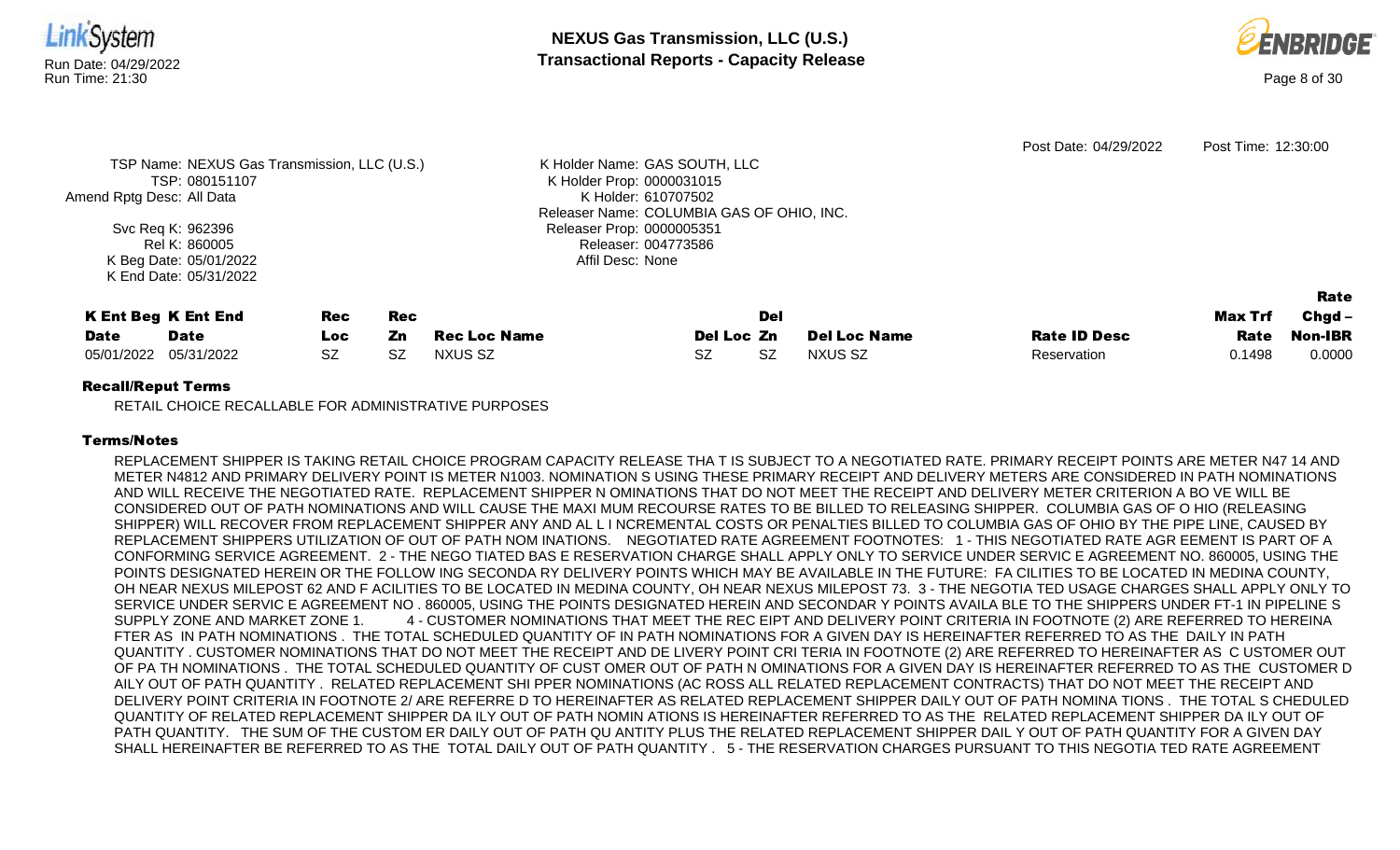



Post Date: 04/29/2022 Post Time: 12:30:00

TSP Name: NEXUS Gas Transmission, LLC (U.S.) TSP: 080151107 Amend Rptg Desc: All Data

> Svc Req K: 962396 Rel K: 860005 K Beg Date: 05/01/2022 K End Date: 05/31/2022

K Holder Name: GAS SOUTH, LLC K Holder Prop: 0000031015 K Holder: 610707502 Releaser Name: COLUMBIA GAS OF OHIO, INC. Releaser Prop: 0000005351 Releaser: 004773586 Affil Desc: None

### Terms/Notes

WILL BE CALCULATED DAILY. THE DAILY EQUIVALENT OF TH E NEGOTIATED BASE RESERVATION CHARGE (AS ADJU STED IN ACCORDANCE WITH THE ABOVE) SHALL APPLY EACH DAY TO THE GREATER O F A) ZERO OR B) THE MDQ LES S THE TOTAL DAILY OUT OF PATH QUANTITY. THE DAILY EQUIVALENT RECOURSE R ATE (AS SUCH TERM IS DEFINED HEREIN AND AS SUCH TERM APPLIES TO THE RESE RVATION CHARGE) (INCLUSIVE OF ALL RESERVAT ION SURCHARGES AND OTHER RESER VATION CHARGES) SHALL APPLY EACH DAY TO T HE LESSER OF A) THE MDQ OR B) T HE TOTAL DAILY OUT OF PATH QUANTITY.

Bid Evaluation Terms:- NET REVENUE;

Surcharge Footnote: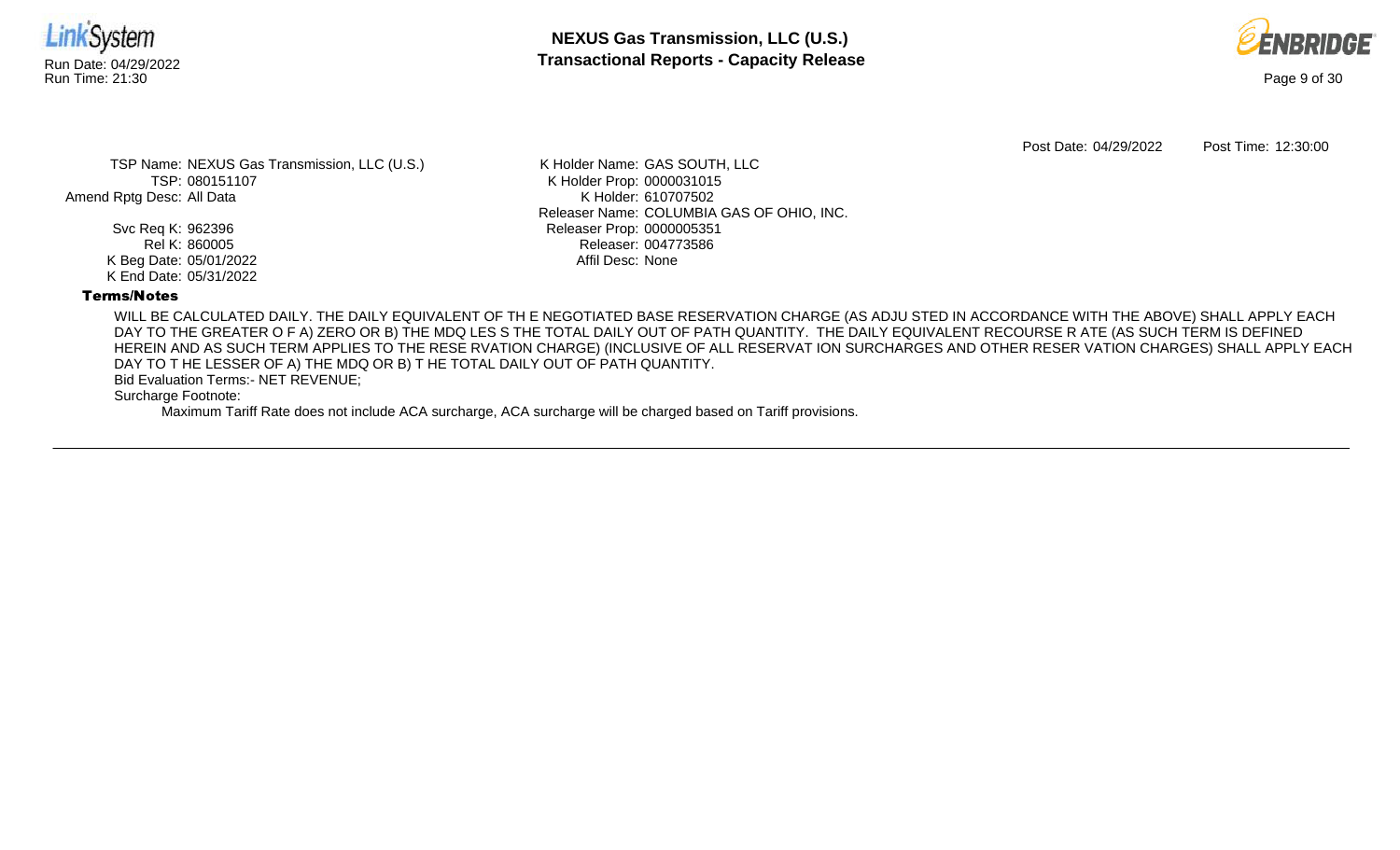



|                                                            |                                                                                      |                              |                     |                                            |                                                                                                                    | Post Date: 04/29/2022 |     |                                | Post Time: 12:30:00 |
|------------------------------------------------------------|--------------------------------------------------------------------------------------|------------------------------|---------------------|--------------------------------------------|--------------------------------------------------------------------------------------------------------------------|-----------------------|-----|--------------------------------|---------------------|
|                                                            | TSP Name: NEXUS Gas Transmission, LLC (U.S.)                                         |                              |                     | K Holder Name: HUDSON ENERGY SERVICES, LLC |                                                                                                                    |                       |     |                                |                     |
| TSP: 080151107                                             |                                                                                      | K Holder Prop: 0000027275    |                     |                                            |                                                                                                                    |                       |     |                                |                     |
| Amend Rptg Desc: All Data                                  |                                                                                      |                              | K Holder: 121359595 |                                            |                                                                                                                    |                       |     |                                |                     |
|                                                            |                                                                                      |                              |                     | Releaser Name: COLUMBIA GAS OF OHIO, INC.  |                                                                                                                    |                       |     |                                |                     |
| Svc Req K: 962395                                          |                                                                                      | Releaser Prop: 0000005351    |                     |                                            |                                                                                                                    |                       |     |                                |                     |
| Rel K: 860005                                              |                                                                                      |                              | Releaser: 004773586 |                                            |                                                                                                                    |                       |     |                                |                     |
| K Beg Date: 05/01/2022                                     |                                                                                      | Affil Desc: None             |                     |                                            |                                                                                                                    |                       |     |                                |                     |
| K End Date: 05/31/2022                                     |                                                                                      |                              |                     |                                            |                                                                                                                    |                       |     |                                |                     |
| K Qty - K: 242                                             | Recall Notif EE: Yes                                                                 | K Ent Beg Date: 05/01/2022   |                     |                                            |                                                                                                                    |                       |     |                                |                     |
| SICR Ind: No                                               | <b>Recall Notif Eve: Yes</b>                                                         | K Ent End Date: 05/31/2022   |                     |                                            |                                                                                                                    |                       |     |                                |                     |
| RAPP Desc: No                                              | Recall Notif ID1: Yes                                                                |                              |                     |                                            |                                                                                                                    |                       |     |                                |                     |
| Prev Rel: 2                                                | Recall Notif ID2: Yes                                                                | Rate Sch: FT-1               |                     |                                            | K Stat Desc: New                                                                                                   |                       |     |                                |                     |
| Bus Day Ind: No                                            | Recall Notif ID3: Yes                                                                | Res Rate Basis Desc: Per day |                     |                                            |                                                                                                                    |                       |     |                                |                     |
|                                                            | Recall Notif Timely: Yes                                                             |                              |                     |                                            |                                                                                                                    |                       |     |                                |                     |
| All Re-rel Desc: Re-releasable                             |                                                                                      |                              |                     |                                            | Bidder Bid Basis Desc: Non-Index-Based Release - Absolute dollars and cents per unit basis                         |                       |     |                                |                     |
| Repl SR Role Ind: Retail Choice                            |                                                                                      | Ngtd Rate Ind Desc: No       |                     |                                            |                                                                                                                    |                       |     |                                |                     |
|                                                            | Perm Rel Desc: Capacity is not being permanently released                            | Mkt Based Rate Ind: No       |                     |                                            |                                                                                                                    |                       |     |                                |                     |
| Prearr Deal Desc: Offer is subject to a prearranged deal   |                                                                                      |                              |                     |                                            | Surchg Ind Desc: Rate(s) stated include all applicable surcharges; no surcharge detail or surcharge total provided |                       |     |                                |                     |
| Recall/Reput Desc: Capacity recallable but not reputtable. |                                                                                      |                              |                     |                                            |                                                                                                                    |                       |     |                                |                     |
|                                                            | IBR Ind: No - the release does not utilize index-based pricing for capacity release. |                              |                     |                                            |                                                                                                                    |                       |     |                                |                     |
| <b>K Ent Beg Date</b>                                      | <b>K Ent End Date</b><br><b>Seasnl St</b>                                            | <b>Seasnl End</b>            |                     | K Qty - K                                  |                                                                                                                    |                       |     |                                |                     |
| 05/01/2022                                                 | 05/31/2022                                                                           |                              |                     | 242                                        |                                                                                                                    |                       |     |                                |                     |
|                                                            |                                                                                      |                              |                     |                                            |                                                                                                                    |                       |     |                                |                     |
|                                                            |                                                                                      |                              | <b>Loc</b>          |                                            |                                                                                                                    |                       |     | <b>Seasni</b> Seasni K Ent Beg | <b>K Ent End</b>    |
| Loc                                                        | <b>Loc Name</b>                                                                      |                              | Zn                  | K Qty - Loc                                | <b>Loc/QTI Desc</b>                                                                                                | <b>St</b>             | End | <b>Date</b>                    | <b>Date</b>         |
| N <sub>1003</sub>                                          | NEXUS/CPG                                                                            |                              | M1                  | 242                                        | Delivery point(s) quantity                                                                                         |                       |     | 05/01/2022                     | 05/31/2022          |

- N4714 DTE APPALACHIA GATHERING HIGH NOON SZ 242 Receipt point(s) quantity 05/01/2022 05/31/2022
- N4812 MARKWEST UTICA EMG/TWP RD 240-BERNE, MONROE CO., OH SZ 242 Receipt point(s) quantity 05/01/2022 05/31/2022 05/31/2022

|                       |                            |            |            |                     |            |                |                     |                     |                | Rate           |
|-----------------------|----------------------------|------------|------------|---------------------|------------|----------------|---------------------|---------------------|----------------|----------------|
|                       | <b>K Ent Beg K Ent End</b> | <b>Rec</b> | <b>Rec</b> |                     |            | Del            |                     |                     | <b>Max Trf</b> | Chgd -         |
| <b>Date</b>           | <b>Date</b>                | Loc        | Zn         | <b>Rec Loc Name</b> | Del Loc Zn |                | <b>Del Loc Name</b> | <b>Rate ID Desc</b> | Rate           | <b>Non-IBR</b> |
| 05/01/2022 05/31/2022 |                            | M1         | M1         | NXUS M1             | M1         | M <sub>1</sub> | NXUS M1             | Commodity           | 0.0057         | 0.0057         |
| 05/01/2022 05/31/2022 |                            | M1         | M1         | NXUS M1             | <b>SZ</b>  | <b>SZ</b>      | NXUS SZ             | Commodity           | 0.0057         | 0.0057         |
| 05/01/2022 05/31/2022 |                            | <b>SZ</b>  | SZ         | NXUS SZ             | M1         | M <sub>1</sub> | NXUS M1             | Commodity           | 0.0057         | 0.0057         |
|                       | 05/01/2022 05/31/2022      | <b>SZ</b>  | -SZ        | NXUS SZ             | <b>SZ</b>  | <b>SZ</b>      | NXUS SZ             | Commodity           | 0.0000         | 0.0000         |
|                       | 05/01/2022 05/31/2022      | M1         | M1         | NXUS M1             | M1         | M <sub>1</sub> | NXUS M1             | Reservation         | 0.8167         | 0.7500         |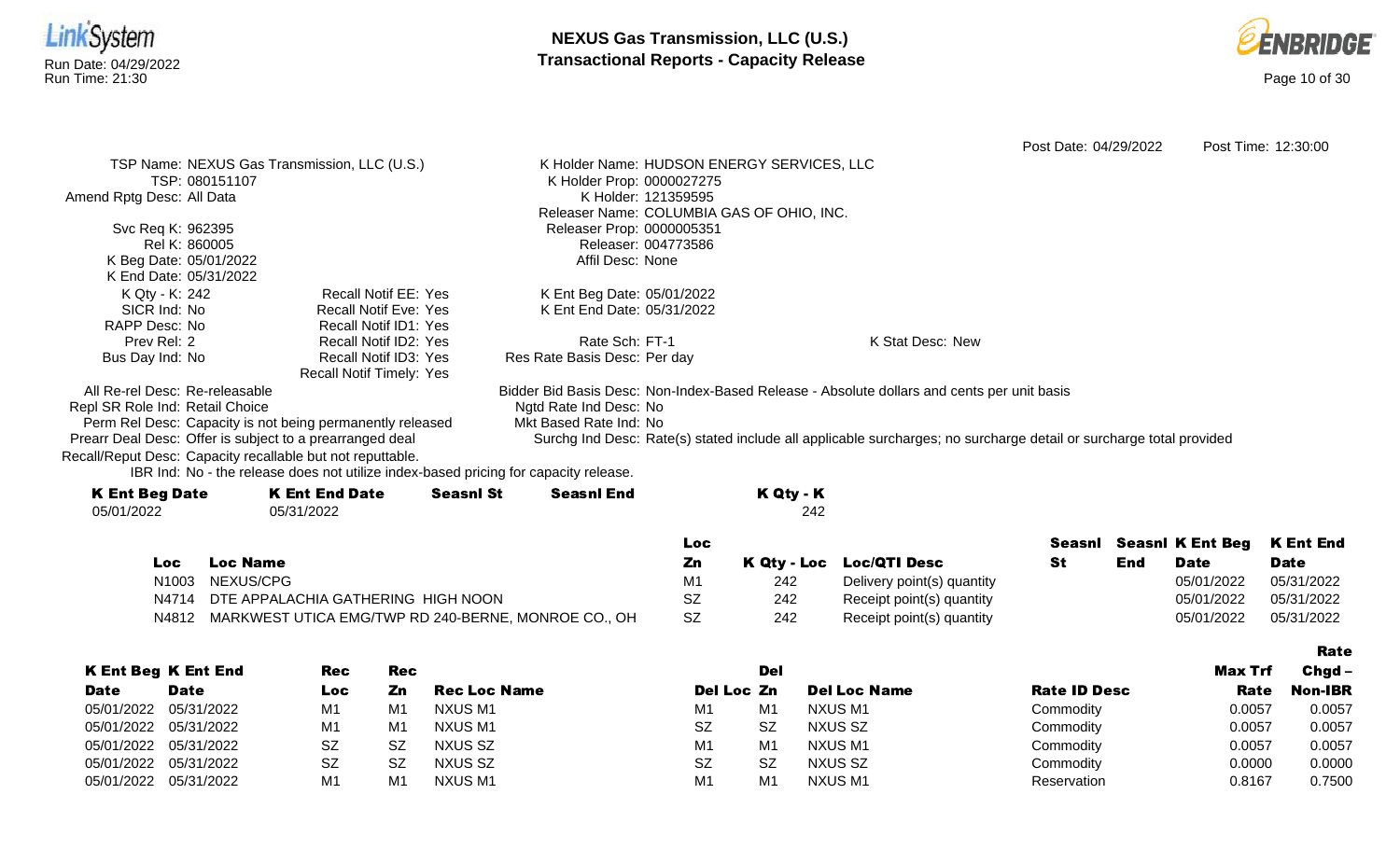

05/01/2022 05/31/2022 SZ SZ NXUS SZ SZ SZ NXUS SZ Reservation 0.1498 0.0000

RETAIL CHOICE RECALLABLE FOR ADMINISTRATIVE PURPOSES

### Terms/Notes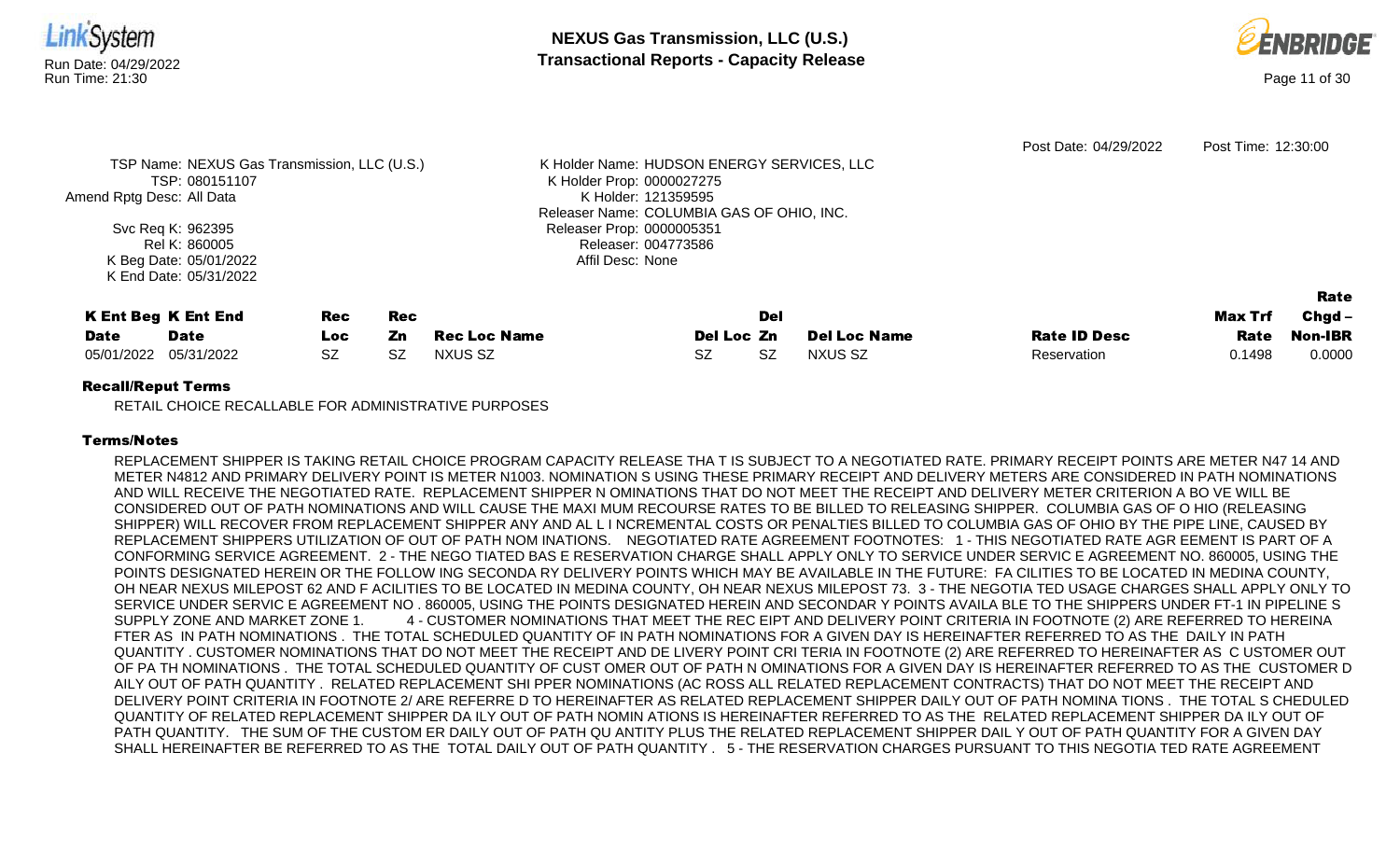



Post Date: 04/29/2022 Post Time: 12:30:00

TSP Name: NEXUS Gas Transmission, LLC (U.S.) TSP: 080151107 Amend Rptg Desc: All Data

> Svc Req K: 962395 Rel K: 860005 K Beg Date: 05/01/2022 K End Date: 05/31/2022

K Holder Name: HUDSON ENERGY SERVICES, LLC K Holder Prop: 0000027275 K Holder: 121359595 Releaser Name: COLUMBIA GAS OF OHIO, INC. Releaser Prop: 0000005351 Releaser: 004773586 Affil Desc: None

### Terms/Notes

WILL BE CALCULATED DAILY. THE DAILY EQUIVALENT OF TH E NEGOTIATED BASE RESERVATION CHARGE (AS ADJU STED IN ACCORDANCE WITH THE ABOVE) SHALL APPLY EACH DAY TO THE GREATER O F A) ZERO OR B) THE MDQ LES S THE TOTAL DAILY OUT OF PATH QUANTITY. THE DAILY EQUIVALENT RECOURSE R ATE (AS SUCH TERM IS DEFINED HEREIN AND AS SUCH TERM APPLIES TO THE RESE RVATION CHARGE) (INCLUSIVE OF ALL RESERVAT ION SURCHARGES AND OTHER RESER VATION CHARGES) SHALL APPLY EACH DAY TO T HE LESSER OF A) THE MDQ OR B) T HE TOTAL DAILY OUT OF PATH QUANTITY.

Bid Evaluation Terms:- NET REVENUE;

Surcharge Footnote: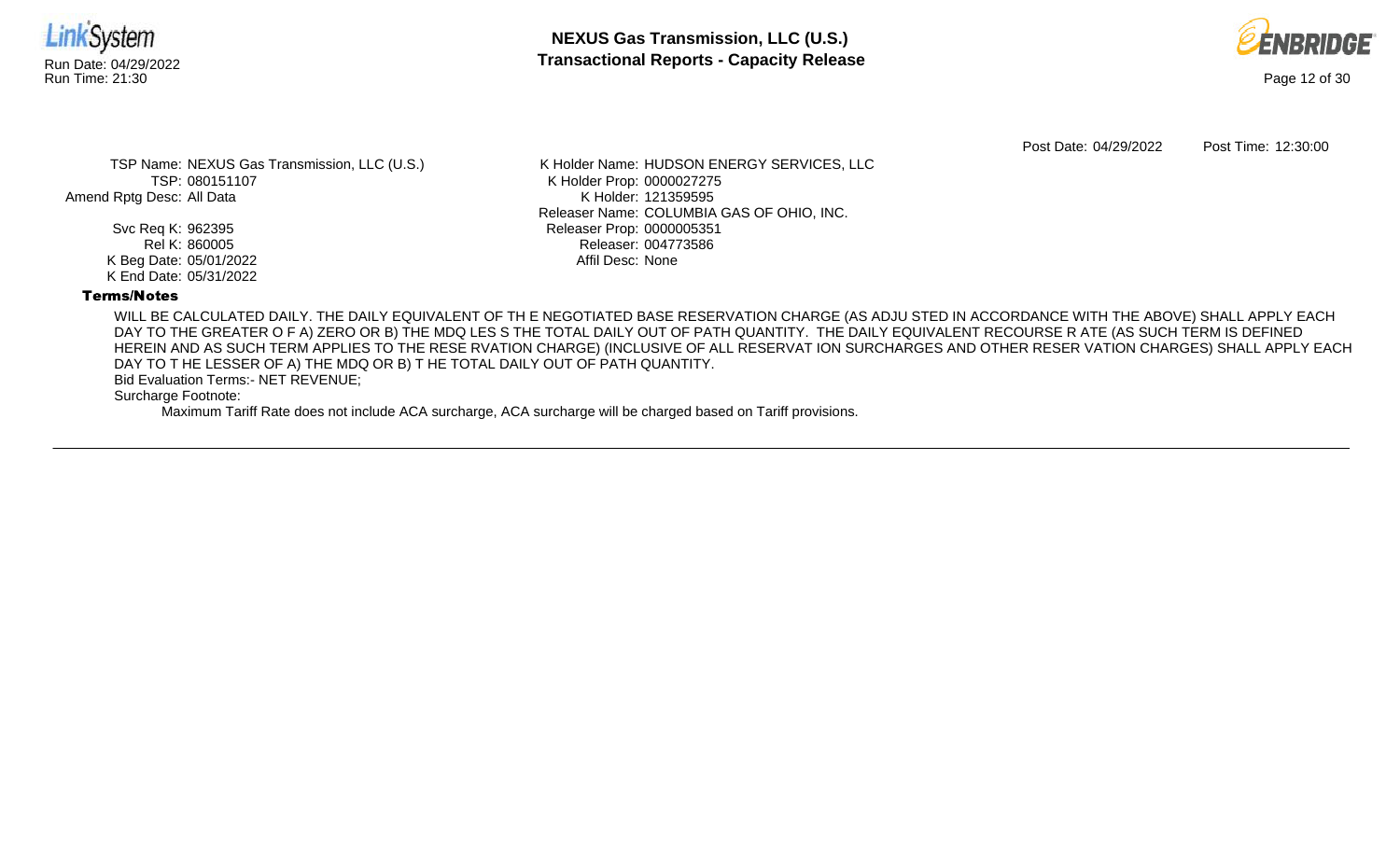



|                                                            |                                                                                      |                  |                              |                                             | Post Date: 04/29/2022                                                                                              | Post Time: 12:30:00 |
|------------------------------------------------------------|--------------------------------------------------------------------------------------|------------------|------------------------------|---------------------------------------------|--------------------------------------------------------------------------------------------------------------------|---------------------|
| TSP: 080151107                                             | TSP Name: NEXUS Gas Transmission, LLC (U.S.)                                         |                  | K Holder Prop: 0000031052    | K Holder Name: INSPIRE ENERGY HOLDINGS, LLC |                                                                                                                    |                     |
| Amend Rptg Desc: All Data                                  |                                                                                      |                  | K Holder: 079094281          |                                             |                                                                                                                    |                     |
|                                                            |                                                                                      |                  |                              | Releaser Name: COLUMBIA GAS OF OHIO, INC.   |                                                                                                                    |                     |
| Svc Req K: 962397                                          |                                                                                      |                  | Releaser Prop: 0000005351    |                                             |                                                                                                                    |                     |
| Rel K: 860005                                              |                                                                                      |                  | Releaser: 004773586          |                                             |                                                                                                                    |                     |
| K Beg Date: 05/01/2022                                     |                                                                                      |                  | Affil Desc: None             |                                             |                                                                                                                    |                     |
| K End Date: 05/31/2022                                     |                                                                                      |                  |                              |                                             |                                                                                                                    |                     |
| K Qty - K: 20                                              | <b>Recall Notif EE: Yes</b>                                                          |                  | K Ent Beg Date: 05/01/2022   |                                             |                                                                                                                    |                     |
| SICR Ind: No                                               | <b>Recall Notif Eve: Yes</b>                                                         |                  | K Ent End Date: 05/31/2022   |                                             |                                                                                                                    |                     |
| RAPP Desc: No                                              | Recall Notif ID1: Yes                                                                |                  |                              |                                             |                                                                                                                    |                     |
| Prev Rel: 2                                                | Recall Notif ID2: Yes                                                                |                  | Rate Sch: FT-1               |                                             | K Stat Desc: New                                                                                                   |                     |
| Bus Day Ind: No                                            | Recall Notif ID3: Yes                                                                |                  | Res Rate Basis Desc: Per day |                                             |                                                                                                                    |                     |
|                                                            | <b>Recall Notif Timely: Yes</b>                                                      |                  |                              |                                             |                                                                                                                    |                     |
| All Re-rel Desc: Re-releasable                             |                                                                                      |                  |                              |                                             | Bidder Bid Basis Desc: Non-Index-Based Release - Absolute dollars and cents per unit basis                         |                     |
| Repl SR Role Ind: Retail Choice                            |                                                                                      |                  | Ngtd Rate Ind Desc: No       |                                             |                                                                                                                    |                     |
|                                                            | Perm Rel Desc: Capacity is not being permanently released                            |                  | Mkt Based Rate Ind: No       |                                             |                                                                                                                    |                     |
| Prearr Deal Desc: Offer is subject to a prearranged deal   |                                                                                      |                  |                              |                                             | Surchg Ind Desc: Rate(s) stated include all applicable surcharges; no surcharge detail or surcharge total provided |                     |
| Recall/Reput Desc: Capacity recallable but not reputtable. |                                                                                      |                  |                              |                                             |                                                                                                                    |                     |
|                                                            | IBR Ind: No - the release does not utilize index-based pricing for capacity release. |                  |                              |                                             |                                                                                                                    |                     |
| <b>K Ent Beg Date</b>                                      | <b>K Ent End Date</b>                                                                | <b>Seasnl St</b> | <b>Seasnl End</b>            | K Qty - K                                   |                                                                                                                    |                     |
| 05/01/2022                                                 | 05/31/2022                                                                           |                  |                              | 20                                          |                                                                                                                    |                     |

|       |                                                     | Loc.      |                            | Seasnl |     | <b>Seasni K Ent Beg K Ent End</b> |             |
|-------|-----------------------------------------------------|-----------|----------------------------|--------|-----|-----------------------------------|-------------|
| LOC.  | <b>Loc Name</b>                                     | Zn.       | K Qty - Loc Loc/QTI Desc   |        | End | <b>Date</b>                       | <b>Date</b> |
|       | N1003 NEXUS/CPG                                     |           | Delivery point(s) quantity |        |     | 05/01/2022                        | 05/31/2022  |
|       | N4714 DTE APPALACHIA GATHERING HIGH NOON            | <b>SZ</b> | Receipt point(s) quantity  |        |     | 05/01/2022                        | 05/31/2022  |
| N4812 | MARKWEST UTICA EMG/TWP RD 240-BERNE, MONROE CO., OH | <b>SZ</b> | Receipt point(s) quantity  |        |     | 05/01/2022                        | 05/31/2022  |

|             |                            |           |           |                     |                |                |                     |                     |         | Rate           |
|-------------|----------------------------|-----------|-----------|---------------------|----------------|----------------|---------------------|---------------------|---------|----------------|
|             | <b>K Ent Beg K Ent End</b> | Rec       | Rec       |                     |                | Del            |                     |                     | Max Trf | $Chqd -$       |
| <b>Date</b> | <b>Date</b>                | Loc       | Zn        | <b>Rec Loc Name</b> | Del Loc Zn     |                | <b>Del Loc Name</b> | <b>Rate ID Desc</b> | Rate    | <b>Non-IBR</b> |
| 05/01/2022  | 05/31/2022                 | M1        | M1        | NXUS M1             | M1             | M1             | NXUS M1             | Commodity           | 0.0057  | 0.0057         |
|             | 05/01/2022 05/31/2022      | M1        | M1        | NXUS M1             | <b>SZ</b>      | <b>SZ</b>      | NXUS SZ             | Commodity           | 0.0057  | 0.0057         |
|             | 05/01/2022 05/31/2022      | <b>SZ</b> | <b>SZ</b> | NXUS SZ             | M1             | M <sub>1</sub> | NXUS M1             | Commodity           | 0.0057  | 0.0057         |
|             | 05/01/2022 05/31/2022      | <b>SZ</b> | SZ        | NXUS SZ             | <b>SZ</b>      | <b>SZ</b>      | NXUS SZ             | Commodity           | 0.0000  | 0.0000         |
| 05/01/2022  | 05/31/2022                 | M1        | M1        | NXUS M1             | M <sub>1</sub> | M <sub>1</sub> | NXUS M1             | Reservation         | 0.8167  | 0.7500         |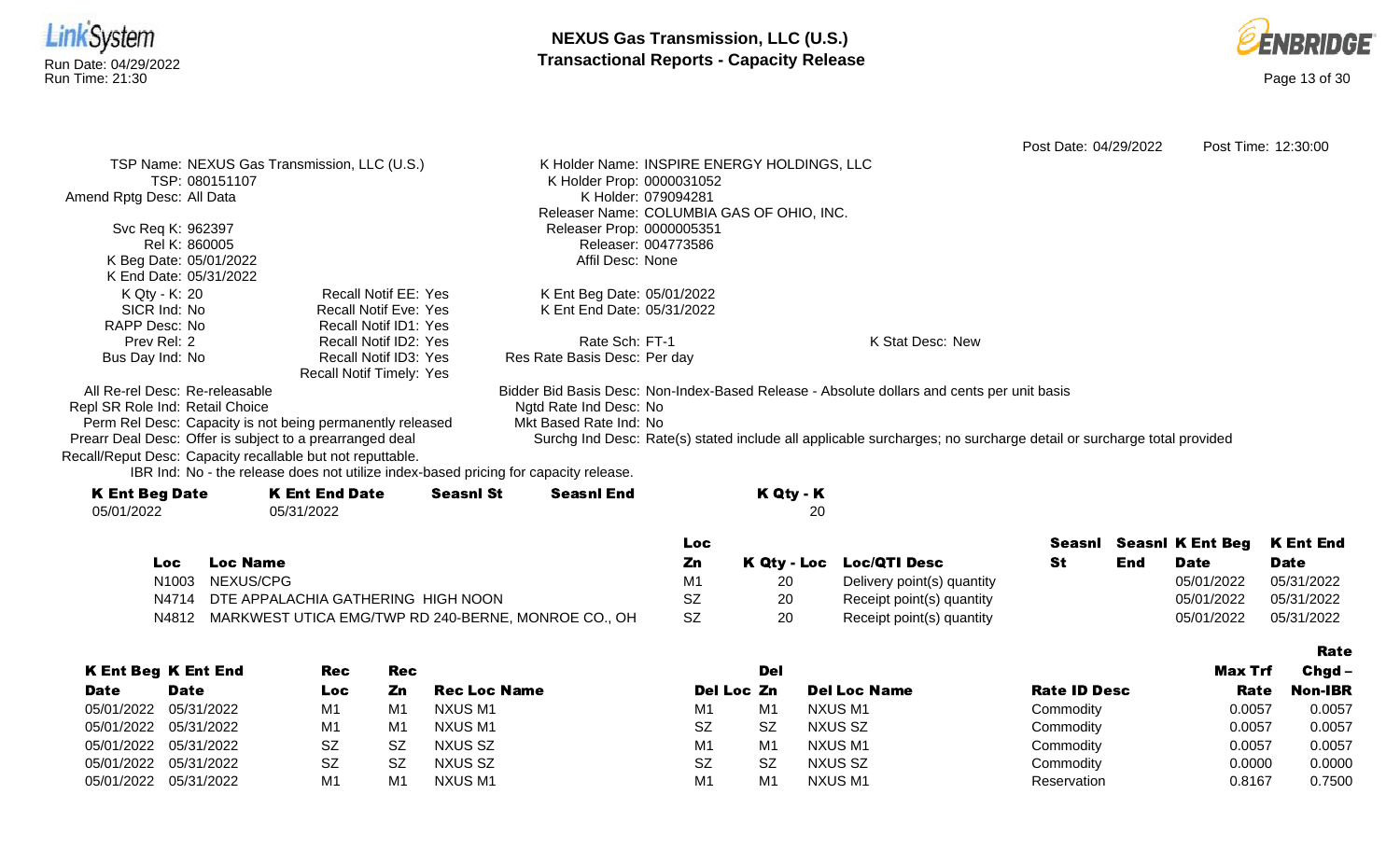

RETAIL CHOICE RECALLABLE FOR ADMINISTRATIVE PURPOSES

### Terms/Notes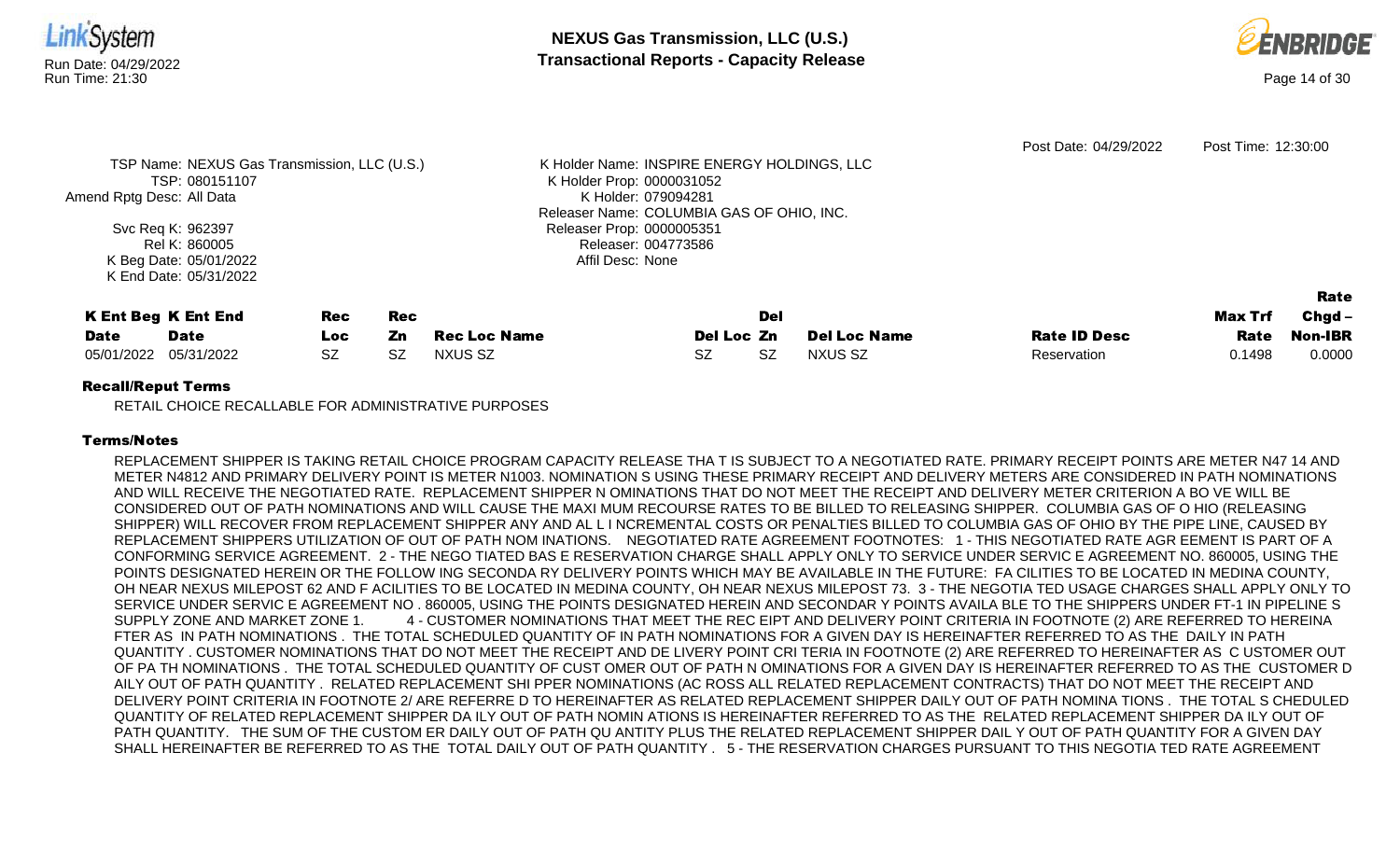



Post Date: 04/29/2022 Post Time: 12:30:00

TSP Name: NEXUS Gas Transmission, LLC (U.S.) TSP: 080151107 Amend Rptg Desc: All Data

> Svc Req K: 962397 Rel K: 860005 K Beg Date: 05/01/2022 K End Date: 05/31/2022

K Holder Name: INSPIRE ENERGY HOLDINGS, LLC K Holder Prop: 0000031052 K Holder: 079094281 Releaser Name: COLUMBIA GAS OF OHIO, INC. Releaser Prop: 0000005351 Releaser: 004773586 Affil Desc: None

### Terms/Notes

WILL BE CALCULATED DAILY. THE DAILY EQUIVALENT OF TH E NEGOTIATED BASE RESERVATION CHARGE (AS ADJU STED IN ACCORDANCE WITH THE ABOVE) SHALL APPLY EACH DAY TO THE GREATER O F A) ZERO OR B) THE MDQ LES S THE TOTAL DAILY OUT OF PATH QUANTITY. THE DAILY EQUIVALENT RECOURSE R ATE (AS SUCH TERM IS DEFINED HEREIN AND AS SUCH TERM APPLIES TO THE RESE RVATION CHARGE) (INCLUSIVE OF ALL RESERVAT ION SURCHARGES AND OTHER RESER VATION CHARGES) SHALL APPLY EACH DAY TO T HE LESSER OF A) THE MDQ OR B) T HE TOTAL DAILY OUT OF PATH QUANTITY.

Bid Evaluation Terms:- NET REVENUE;

Surcharge Footnote: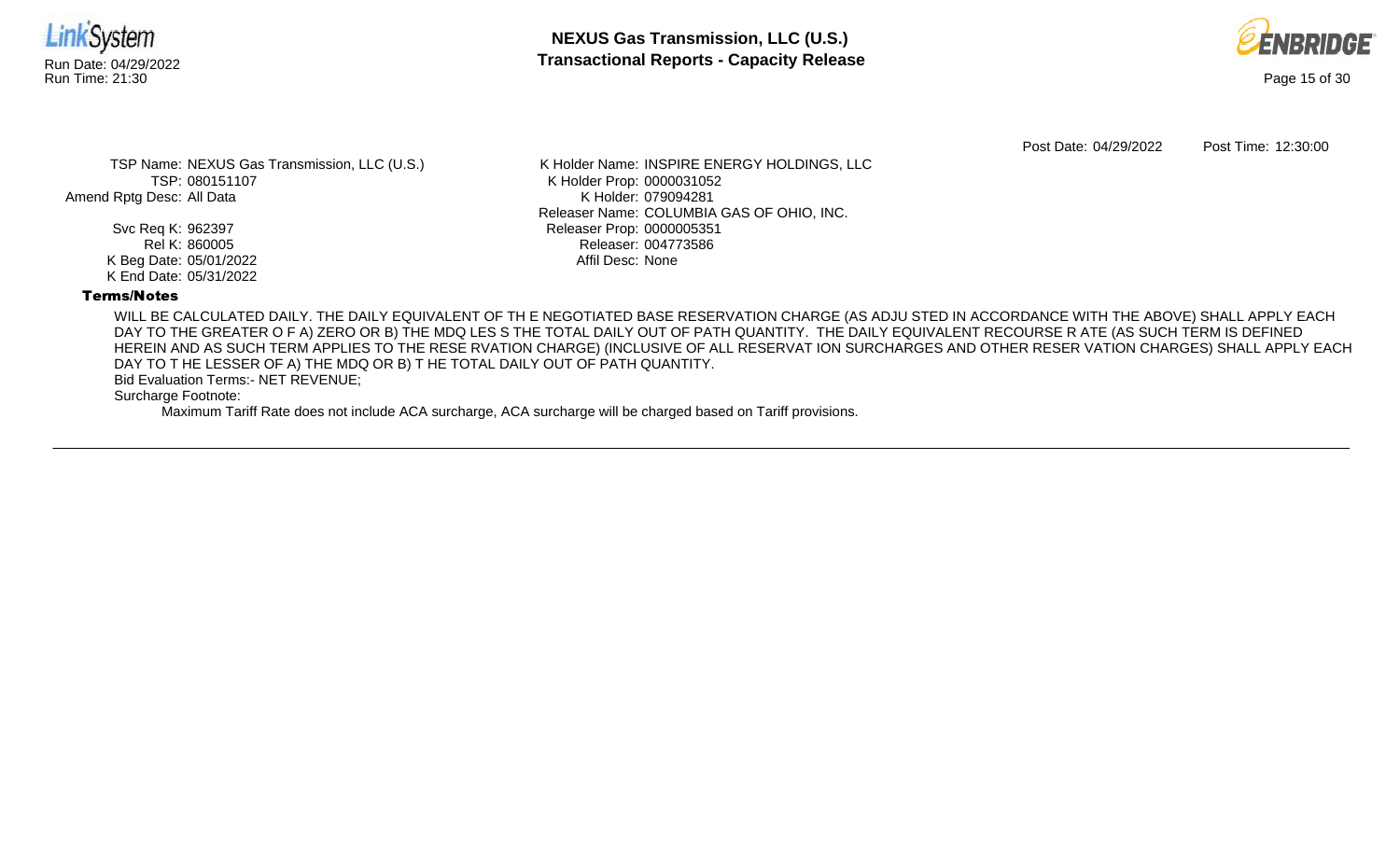



|                                                            |                                                                                      |                                       |                                                                                            | Post Date: 04/29/2022                                                                                              | Post Time: 12:30:00 |
|------------------------------------------------------------|--------------------------------------------------------------------------------------|---------------------------------------|--------------------------------------------------------------------------------------------|--------------------------------------------------------------------------------------------------------------------|---------------------|
|                                                            | TSP Name: NEXUS Gas Transmission, LLC (U.S.)                                         |                                       | K Holder Name: JUST ENERGY SOLUTIONS INC.                                                  |                                                                                                                    |                     |
| TSP: 080151107                                             |                                                                                      | K Holder Prop: 0000030588             |                                                                                            |                                                                                                                    |                     |
| Amend Rptg Desc: All Data                                  |                                                                                      |                                       | K Holder: 176343341                                                                        |                                                                                                                    |                     |
|                                                            |                                                                                      |                                       | Releaser Name: COLUMBIA GAS OF OHIO, INC.                                                  |                                                                                                                    |                     |
| Svc Req K: 962394                                          |                                                                                      | Releaser Prop: 0000005351             |                                                                                            |                                                                                                                    |                     |
| Rel K: 860005                                              |                                                                                      |                                       | Releaser: 004773586                                                                        |                                                                                                                    |                     |
| K Beg Date: 05/01/2022                                     |                                                                                      | Affil Desc: None                      |                                                                                            |                                                                                                                    |                     |
| K End Date: 05/31/2022                                     |                                                                                      |                                       |                                                                                            |                                                                                                                    |                     |
| K Qty - K: 467                                             | Recall Notif EE: Yes                                                                 | K Ent Beg Date: 05/01/2022            |                                                                                            |                                                                                                                    |                     |
| SICR Ind: No                                               | <b>Recall Notif Eve: Yes</b>                                                         | K Ent End Date: 05/31/2022            |                                                                                            |                                                                                                                    |                     |
| RAPP Desc: No                                              | Recall Notif ID1: Yes                                                                |                                       |                                                                                            |                                                                                                                    |                     |
| Prev Rel: 2                                                | Recall Notif ID2: Yes                                                                | Rate Sch: FT-1                        |                                                                                            | K Stat Desc: New                                                                                                   |                     |
| Bus Day Ind: No                                            | Recall Notif ID3: Yes                                                                | Res Rate Basis Desc: Per day          |                                                                                            |                                                                                                                    |                     |
|                                                            | Recall Notif Timely: Yes                                                             |                                       |                                                                                            |                                                                                                                    |                     |
| All Re-rel Desc: Re-releasable                             |                                                                                      |                                       | Bidder Bid Basis Desc: Non-Index-Based Release - Absolute dollars and cents per unit basis |                                                                                                                    |                     |
| Repl SR Role Ind: Retail Choice                            |                                                                                      | Ngtd Rate Ind Desc: No                |                                                                                            |                                                                                                                    |                     |
|                                                            | Perm Rel Desc: Capacity is not being permanently released                            | Mkt Based Rate Ind: No                |                                                                                            |                                                                                                                    |                     |
| Prearr Deal Desc: Offer is subject to a prearranged deal   |                                                                                      |                                       |                                                                                            | Surchg Ind Desc: Rate(s) stated include all applicable surcharges; no surcharge detail or surcharge total provided |                     |
| Recall/Reput Desc: Capacity recallable but not reputtable. |                                                                                      |                                       |                                                                                            |                                                                                                                    |                     |
|                                                            | IBR Ind: No - the release does not utilize index-based pricing for capacity release. |                                       |                                                                                            |                                                                                                                    |                     |
| <b>K Ent Beg Date</b>                                      | <b>K Ent End Date</b>                                                                | <b>Seasnl End</b><br><b>Seasnl St</b> | K Qty - K                                                                                  |                                                                                                                    |                     |
| 05/01/2022                                                 | 05/31/2022                                                                           |                                       | 467                                                                                        |                                                                                                                    |                     |

|     |                                                           | Loc |     |                            |    |     |             | Seasnl Seasnl K Ent Beg K Ent End |
|-----|-----------------------------------------------------------|-----|-----|----------------------------|----|-----|-------------|-----------------------------------|
| Loc | <b>Loc Name</b>                                           | Zn. |     | K Qty - Loc Loc/QTI Desc   | St | End | <b>Date</b> | <b>Date</b>                       |
|     | N1003 NEXUS/CPG                                           | M1  | 467 | Delivery point(s) quantity |    |     | 05/01/2022  | 05/31/2022                        |
|     | N4714 DTE APPALACHIA GATHERING HIGH NOON                  | SZ  | 467 | Receipt point(s) quantity  |    |     | 05/01/2022  | 05/31/2022                        |
|     | N4812 MARKWEST UTICA EMG/TWP RD 240-BERNE, MONROE CO., OH | SZ  | 467 | Receipt point(s) quantity  |    |     | 05/01/2022  | 05/31/2022                        |

|                       |                            |            |           |                     |                |                |                     |                     |         | Rate           |
|-----------------------|----------------------------|------------|-----------|---------------------|----------------|----------------|---------------------|---------------------|---------|----------------|
|                       | <b>K Ent Beg K Ent End</b> | <b>Rec</b> | Rec       |                     |                | Del            |                     |                     | Max Trf | $Chgd -$       |
| <b>Date</b>           | <b>Date</b>                | Loc        | Zn        | <b>Rec Loc Name</b> | Del Loc Zn     |                | <b>Del Loc Name</b> | <b>Rate ID Desc</b> | Rate    | <b>Non-IBR</b> |
| 05/01/2022            | 05/31/2022                 | M1         | M1        | NXUS M1             | M <sub>1</sub> | M <sub>1</sub> | NXUS M1             | Commodity           | 0.0057  | 0.0057         |
| 05/01/2022 05/31/2022 |                            | M1         | M1        | NXUS M1             | <b>SZ</b>      | <b>SZ</b>      | NXUS SZ             | Commodity           | 0.0057  | 0.0057         |
| 05/01/2022 05/31/2022 |                            | <b>SZ</b>  | SZ        | NXUS SZ             | M <sub>1</sub> | M <sub>1</sub> | NXUS M1             | Commodity           | 0.0057  | 0.0057         |
| 05/01/2022 05/31/2022 |                            | <b>SZ</b>  | <b>SZ</b> | NXUS SZ             | <b>SZ</b>      | <b>SZ</b>      | NXUS SZ             | Commodity           | 0.0000  | 0.0000         |
| 05/01/2022 05/31/2022 |                            | M1         | M1        | NXUS M1             | M <sub>1</sub> | M <sub>1</sub> | NXUS M1             | Reservation         | 0.8167  | 0.7500         |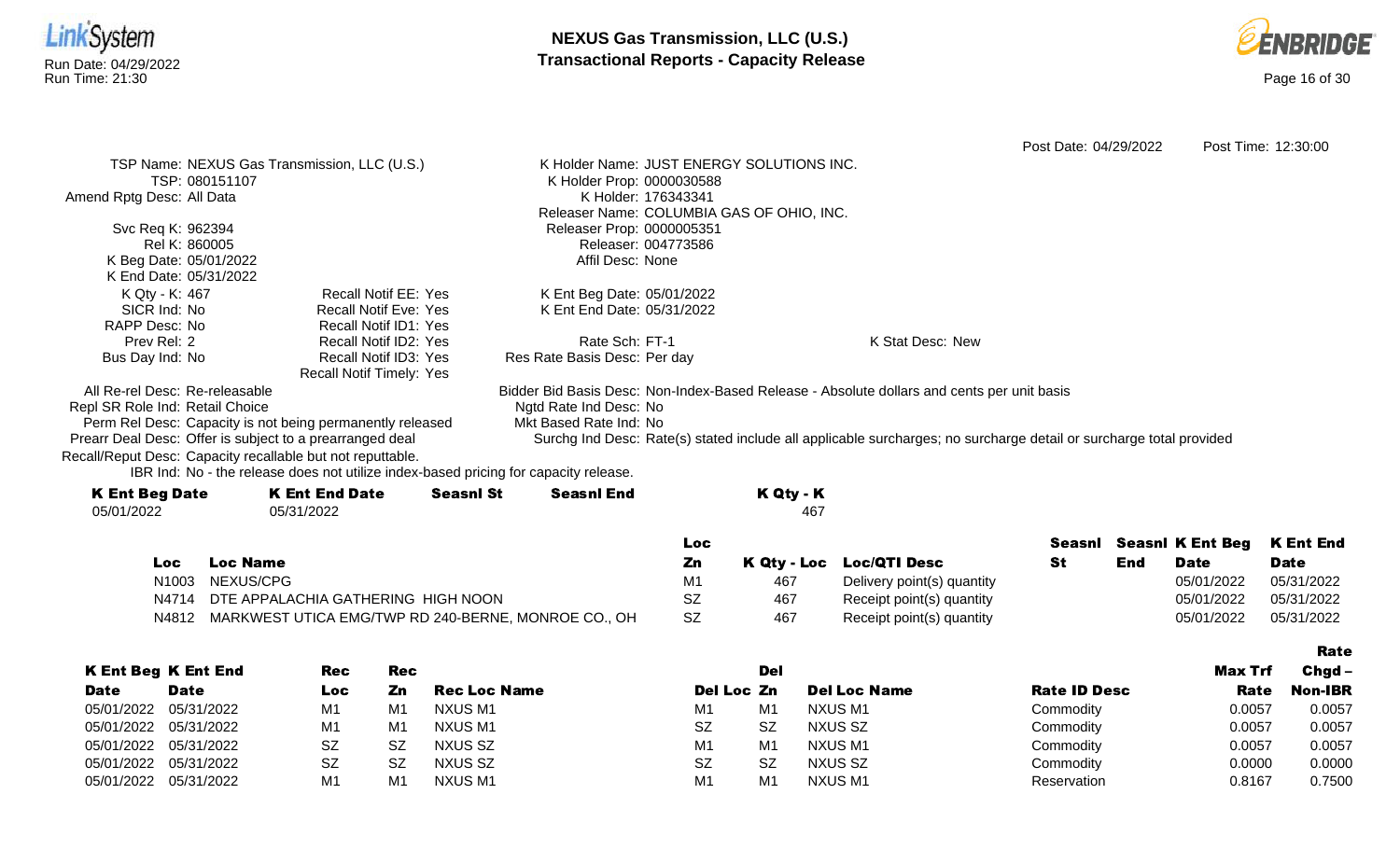

|                       | <b>K Ent Beg K Ent End</b> | Rec        | Rec |                |            | <b>Del</b> |                     |                     | <b>Max Trf</b> | .<br>$Chgd -$  |
|-----------------------|----------------------------|------------|-----|----------------|------------|------------|---------------------|---------------------|----------------|----------------|
| <b>Date</b>           | Date                       | <b>Loc</b> | Zn  | Rec Loc Name   | Del Loc Zn |            | <b>Del Loc Name</b> | <b>Rate ID Desc</b> | Rate           | <b>Non-IBR</b> |
| 05/01/2022 05/31/2022 |                            | SZ         | SZ  | <b>NXUS SZ</b> | SZ         | SZ         | NXUS SZ             | Reservation         | 0.1498         | 0.0000         |

RETAIL CHOICE RECALLABLE FOR ADMINISTRATIVE PURPOSES

### Terms/Notes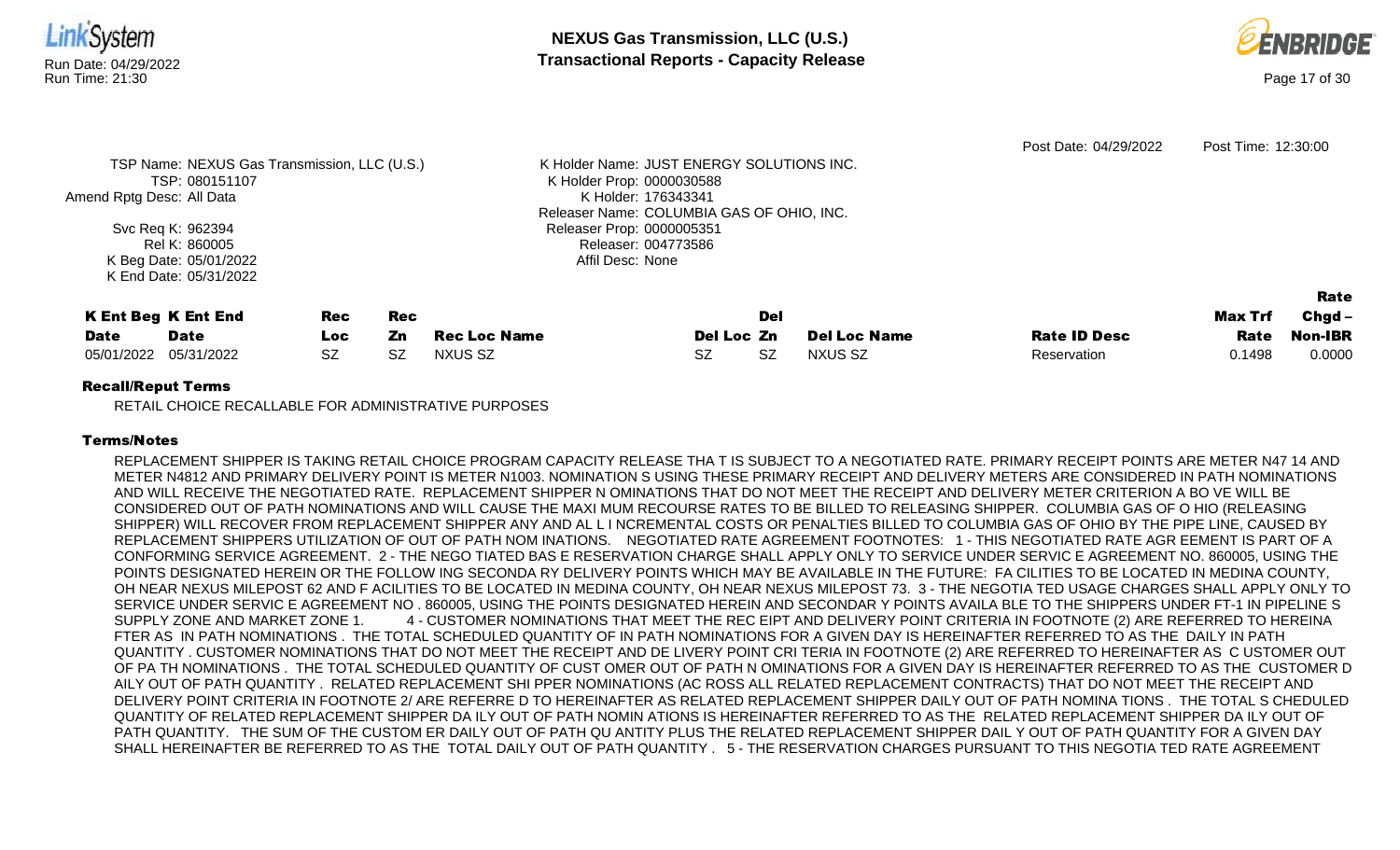



Post Date: 04/29/2022 Post Time: 12:30:00

TSP Name: NEXUS Gas Transmission, LLC (U.S.) TSP: 080151107 Amend Rptg Desc: All Data

> Svc Req K: 962394 Rel K: 860005 K Beg Date: 05/01/2022 K End Date: 05/31/2022

K Holder Name: JUST ENERGY SOLUTIONS INC. K Holder Prop: 0000030588 K Holder: 176343341 Releaser Name: COLUMBIA GAS OF OHIO, INC. Releaser Prop: 0000005351 Releaser: 004773586 Affil Desc: None

### Terms/Notes

WILL BE CALCULATED DAILY. THE DAILY EQUIVALENT OF TH E NEGOTIATED BASE RESERVATION CHARGE (AS ADJU STED IN ACCORDANCE WITH THE ABOVE) SHALL APPLY EACH DAY TO THE GREATER O F A) ZERO OR B) THE MDQ LES S THE TOTAL DAILY OUT OF PATH QUANTITY. THE DAILY EQUIVALENT RECOURSE R ATE (AS SUCH TERM IS DEFINED HEREIN AND AS SUCH TERM APPLIES TO THE RESE RVATION CHARGE) (INCLUSIVE OF ALL RESERVAT ION SURCHARGES AND OTHER RESER VATION CHARGES) SHALL APPLY EACH DAY TO T HE LESSER OF A) THE MDQ OR B) T HE TOTAL DAILY OUT OF PATH QUANTITY.

Bid Evaluation Terms:- NET REVENUE;

Surcharge Footnote: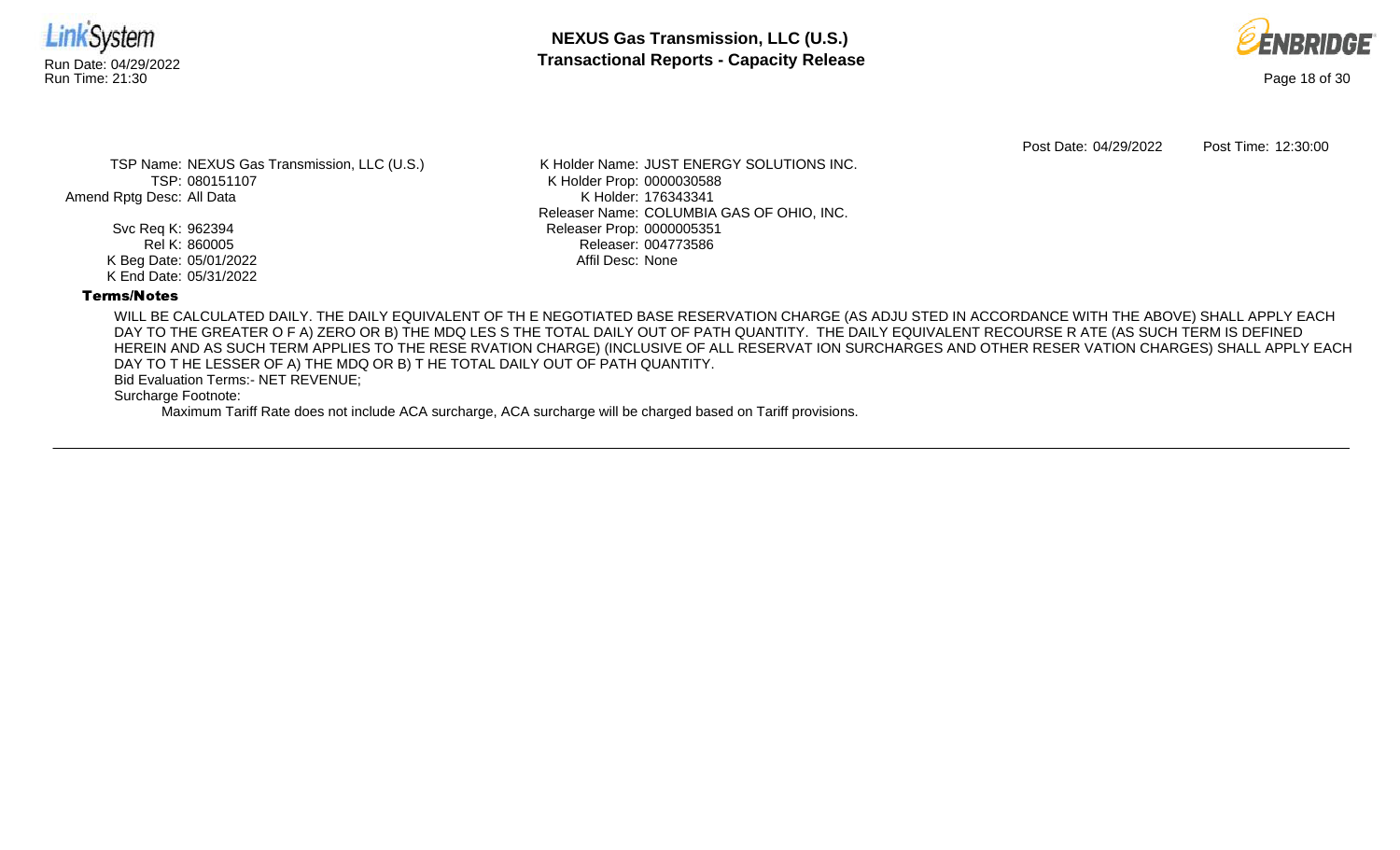



|                                                            |                 |                                                       |                  |                                                                                      |                     |                                           |                                                                                                                    | Post Date: 04/29/2022 |     |                         | Post Time: 08:30:00 |
|------------------------------------------------------------|-----------------|-------------------------------------------------------|------------------|--------------------------------------------------------------------------------------|---------------------|-------------------------------------------|--------------------------------------------------------------------------------------------------------------------|-----------------------|-----|-------------------------|---------------------|
|                                                            |                 | TSP Name: NEXUS Gas Transmission, LLC (U.S.)          |                  | K Holder Name: PARK POWER LLC                                                        |                     |                                           |                                                                                                                    |                       |     |                         |                     |
| TSP: 080151107                                             |                 |                                                       |                  | K Holder Prop: 0000030502                                                            |                     |                                           |                                                                                                                    |                       |     |                         |                     |
| Amend Rptg Desc: All Data                                  |                 |                                                       |                  |                                                                                      | K Holder: 078610699 |                                           |                                                                                                                    |                       |     |                         |                     |
|                                                            |                 |                                                       |                  |                                                                                      |                     | Releaser Name: COLUMBIA GAS OF OHIO, INC. |                                                                                                                    |                       |     |                         |                     |
| Svc Req K: 962392                                          |                 |                                                       |                  | Releaser Prop: 0000005351                                                            |                     |                                           |                                                                                                                    |                       |     |                         |                     |
| Rel K: 860005                                              |                 |                                                       |                  |                                                                                      | Releaser: 004773586 |                                           |                                                                                                                    |                       |     |                         |                     |
| K Beg Date: 05/01/2022                                     |                 |                                                       |                  | Affil Desc: None                                                                     |                     |                                           |                                                                                                                    |                       |     |                         |                     |
| K End Date: 05/31/2022                                     |                 |                                                       |                  |                                                                                      |                     |                                           |                                                                                                                    |                       |     |                         |                     |
| $K Qty - K: 9$                                             |                 | <b>Recall Notif EE: Yes</b>                           |                  | K Ent Beg Date: 05/01/2022                                                           |                     |                                           |                                                                                                                    |                       |     |                         |                     |
| SICR Ind: No<br>RAPP Desc: No                              |                 | <b>Recall Notif Eve: Yes</b><br>Recall Notif ID1: Yes |                  | K Ent End Date: 05/31/2022                                                           |                     |                                           |                                                                                                                    |                       |     |                         |                     |
| Prev Rel: 2                                                |                 | Recall Notif ID2: Yes                                 |                  | Rate Sch: FT-1                                                                       |                     |                                           | K Stat Desc: New                                                                                                   |                       |     |                         |                     |
| Bus Day Ind: No                                            |                 | Recall Notif ID3: Yes                                 |                  | Res Rate Basis Desc: Per day                                                         |                     |                                           |                                                                                                                    |                       |     |                         |                     |
|                                                            |                 | <b>Recall Notif Timely: Yes</b>                       |                  |                                                                                      |                     |                                           |                                                                                                                    |                       |     |                         |                     |
| All Re-rel Desc: Re-releasable                             |                 |                                                       |                  |                                                                                      |                     |                                           | Bidder Bid Basis Desc: Non-Index-Based Release - Absolute dollars and cents per unit basis                         |                       |     |                         |                     |
| Repl SR Role Ind: Retail Choice                            |                 |                                                       |                  | Ngtd Rate Ind Desc: No                                                               |                     |                                           |                                                                                                                    |                       |     |                         |                     |
| Perm Rel Desc: Capacity is not being permanently released  |                 |                                                       |                  | Mkt Based Rate Ind: No                                                               |                     |                                           |                                                                                                                    |                       |     |                         |                     |
| Prearr Deal Desc: Offer is subject to a prearranged deal   |                 |                                                       |                  |                                                                                      |                     |                                           | Surchg Ind Desc: Rate(s) stated include all applicable surcharges; no surcharge detail or surcharge total provided |                       |     |                         |                     |
| Recall/Reput Desc: Capacity recallable but not reputtable. |                 |                                                       |                  |                                                                                      |                     |                                           |                                                                                                                    |                       |     |                         |                     |
|                                                            |                 |                                                       |                  | IBR Ind: No - the release does not utilize index-based pricing for capacity release. |                     |                                           |                                                                                                                    |                       |     |                         |                     |
| <b>K Ent Beg Date</b>                                      |                 | <b>K Ent End Date</b>                                 | <b>Seasnl St</b> | <b>Seasnl End</b>                                                                    |                     | K Qty - K                                 |                                                                                                                    |                       |     |                         |                     |
| 05/01/2022                                                 |                 | 05/31/2022                                            |                  |                                                                                      |                     | 9                                         |                                                                                                                    |                       |     |                         |                     |
|                                                            |                 |                                                       |                  |                                                                                      | Loc                 |                                           |                                                                                                                    | Seasnl                |     | <b>Seasnl K Ent Beg</b> | <b>K</b> Ent End    |
| <b>Loc</b>                                                 | <b>Loc Name</b> |                                                       |                  |                                                                                      |                     |                                           | <b>Loc/QTI Desc</b>                                                                                                | <b>St</b>             | End | <b>Date</b>             | <b>Date</b>         |
|                                                            |                 |                                                       |                  |                                                                                      | Zn                  | K Qty - Loc                               |                                                                                                                    |                       |     |                         |                     |
| N <sub>1003</sub>                                          | NEXUS/CPG       |                                                       |                  |                                                                                      | M1                  |                                           | Delivery point(s) quantity                                                                                         |                       |     | 05/01/2022              | 05/31/2022          |
| N4714                                                      |                 | DTE APPALACHIA GATHERING HIGH NOON                    |                  |                                                                                      | <b>SZ</b>           |                                           | Receipt point(s) quantity                                                                                          |                       |     | 05/01/2022              | 05/31/2022          |
| N4812                                                      |                 |                                                       |                  | MARKWEST UTICA EMG/TWP RD 240-BERNE, MONROE CO., OH                                  | <b>SZ</b>           | 9                                         | Receipt point(s) quantity                                                                                          |                       |     | 05/01/2022              | 05/31/2022          |

|                       |                            |           |           |                     |                |                |                     |                     |                | <b>Rate</b>    |
|-----------------------|----------------------------|-----------|-----------|---------------------|----------------|----------------|---------------------|---------------------|----------------|----------------|
|                       | <b>K Ent Beg K Ent End</b> | Rec       | Rec       |                     |                | Del            |                     |                     | <b>Max Trf</b> | $Chgd -$       |
| <b>Date</b>           | <b>Date</b>                | Loc       | Zn        | <b>Rec Loc Name</b> | Del Loc Zn     |                | <b>Del Loc Name</b> | <b>Rate ID Desc</b> | Rate           | <b>Non-IBR</b> |
| 05/01/2022            | 05/31/2022                 | M1        | M1        | NXUS M1             | M1             | M1             | NXUS M1             | Commodity           | 0.0057         | 0.0057         |
| 05/01/2022 05/31/2022 |                            | M1        | M1        | NXUS M1             | <b>SZ</b>      | -SZ            | NXUS SZ             | Commodity           | 0.0057         | 0.0057         |
| 05/01/2022 05/31/2022 |                            | <b>SZ</b> | <b>SZ</b> | NXUS SZ             | M <sub>1</sub> | M <sub>1</sub> | NXUS M1             | Commodity           | 0.0057         | 0.0057         |
| 05/01/2022 05/31/2022 |                            | <b>SZ</b> | <b>SZ</b> | NXUS SZ             | <b>SZ</b>      | -SZ            | NXUS SZ             | Commodity           | 0.000C         | 0.0000         |
| 05/01/2022            | 05/31/2022                 |           | M1        | NXUS M1             | M <sub>1</sub> | M <sub>1</sub> | NXUS M1             | Reservation         | 0.8167         | 0.7500         |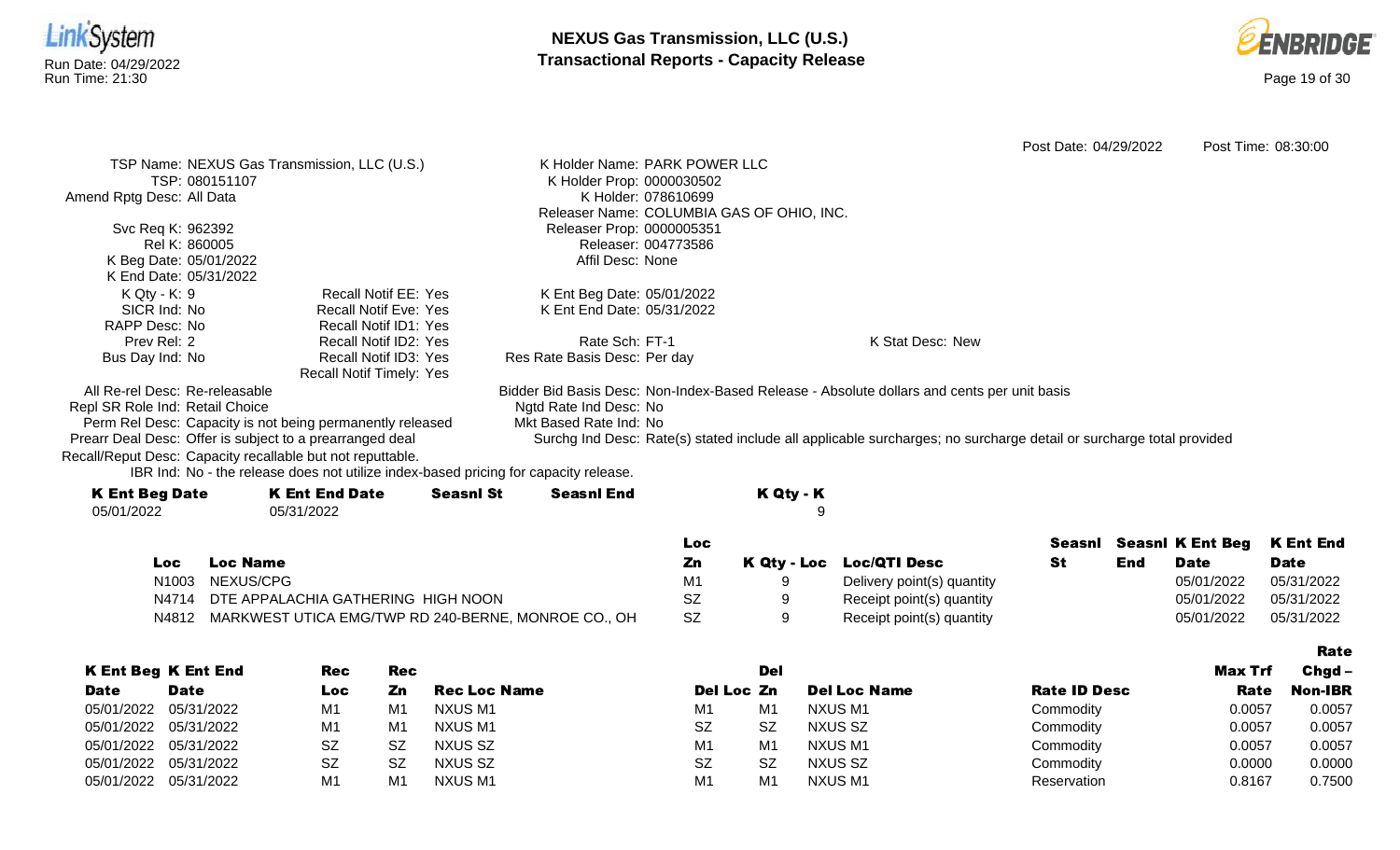



| TSP Name: NEXUS Gas Transmission, LLC (U.S.)<br>TSP: 080151107<br>Amend Rptg Desc: All Data<br>Svc Req K: 962392<br>Rel K: 860005<br>K Beg Date: 05/01/2022 |                          |                               | K Holder Name: PARK POWER LLC<br>K Holder Prop: 0000030502<br>K Holder: 078610699<br>Releaser Name: COLUMBIA GAS OF OHIO, INC.<br>Releaser Prop: 0000005351<br>Releaser: 004773586<br>Affil Desc: None |                                      |     |                                | Post Date: 04/29/2022              | Post Time: 08:30:00       |                                              |
|-------------------------------------------------------------------------------------------------------------------------------------------------------------|--------------------------|-------------------------------|--------------------------------------------------------------------------------------------------------------------------------------------------------------------------------------------------------|--------------------------------------|-----|--------------------------------|------------------------------------|---------------------------|----------------------------------------------|
| K End Date: 05/31/2022<br><b>K Ent Beg K Ent End</b><br><b>Date</b><br><b>Date</b><br>05/01/2022<br>05/31/2022                                              | Rec<br>Loc.<br><b>SZ</b> | <b>Rec</b><br>Zn<br><b>SZ</b> | <b>Rec Loc Name</b><br>NXUS SZ                                                                                                                                                                         | Del Loc Zn<br><b>SZ</b><br><b>SZ</b> | Del | <b>Del Loc Name</b><br>NXUS SZ | <b>Rate ID Desc</b><br>Reservation | Max Trf<br>Rate<br>0.1498 | Rate<br>$Chgd -$<br><b>Non-IBR</b><br>0.0000 |

RETAIL CHOICE RECALLABLE FOR ADMINISTRATIVE PURPOSES

## Terms/Notes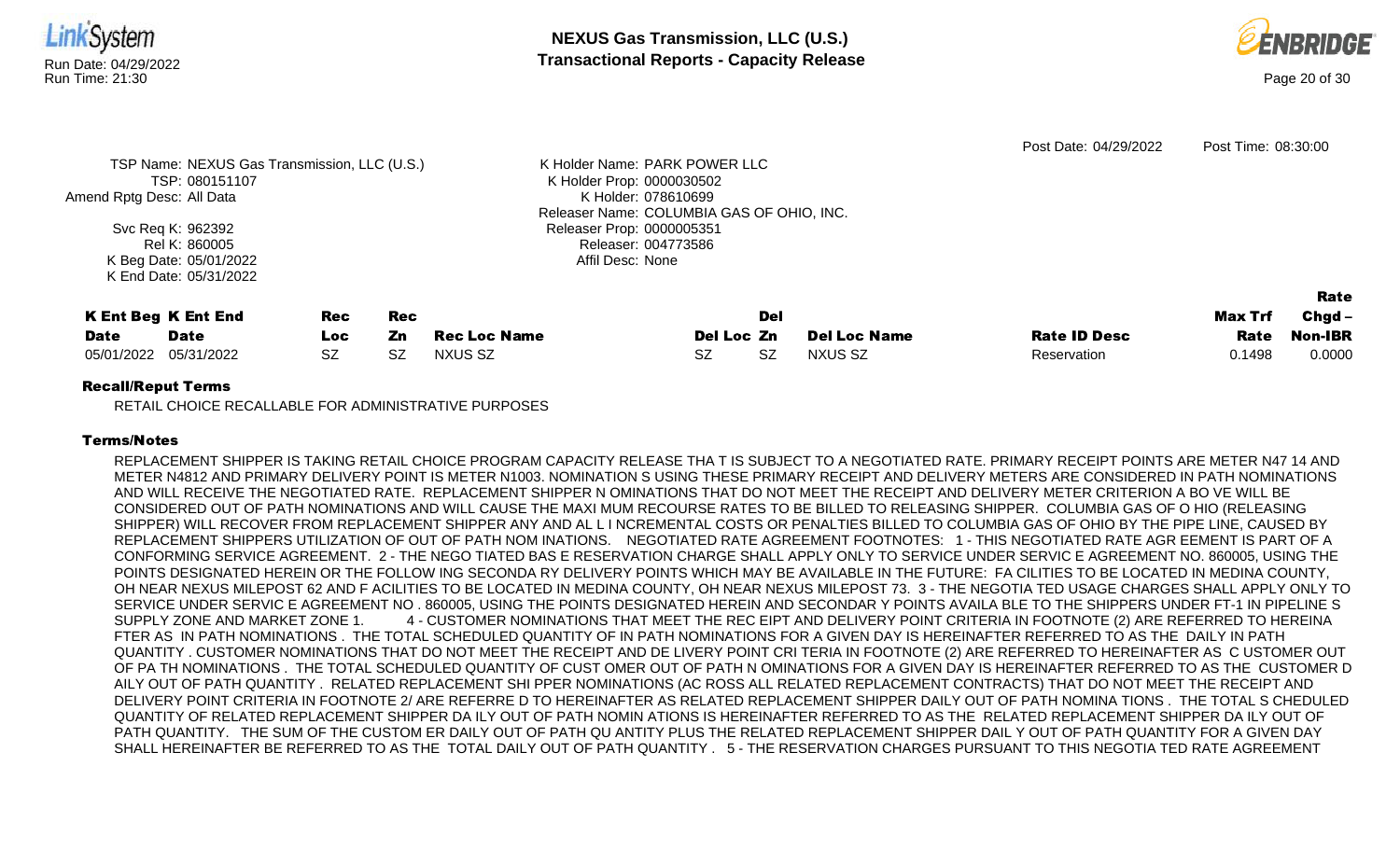

![](_page_20_Picture_2.jpeg)

Post Date: 04/29/2022 Post Time: 08:30:00

TSP Name: NEXUS Gas Transmission, LLC (U.S.) TSP: 080151107 Amend Rptg Desc: All Data

> Svc Req K: 962392 Rel K: 860005 K Beg Date: 05/01/2022 K End Date: 05/31/2022

K Holder Name: PARK POWER LLC K Holder Prop: 0000030502 K Holder: 078610699 Releaser Name: COLUMBIA GAS OF OHIO, INC. Releaser Prop: 0000005351 Releaser: 004773586 Affil Desc: None

### Terms/Notes

WILL BE CALCULATED DAILY. THE DAILY EQUIVALENT OF TH E NEGOTIATED BASE RESERVATION CHARGE (AS ADJU STED IN ACCORDANCE WITH THE ABOVE) SHALL APPLY EACH DAY TO THE GREATER O F A) ZERO OR B) THE MDQ LES S THE TOTAL DAILY OUT OF PATH QUANTITY. THE DAILY EQUIVALENT RECOURSE R ATE (AS SUCH TERM IS DEFINED HEREIN AND AS SUCH TERM APPLIES TO THE RESE RVATION CHARGE) (INCLUSIVE OF ALL RESERVAT ION SURCHARGES AND OTHER RESER VATION CHARGES) SHALL APPLY EACH DAY TO T HE LESSER OF A) THE MDQ OR B) T HE TOTAL DAILY OUT OF PATH QUANTITY.

Bid Evaluation Terms:- NET REVENUE;

Surcharge Footnote: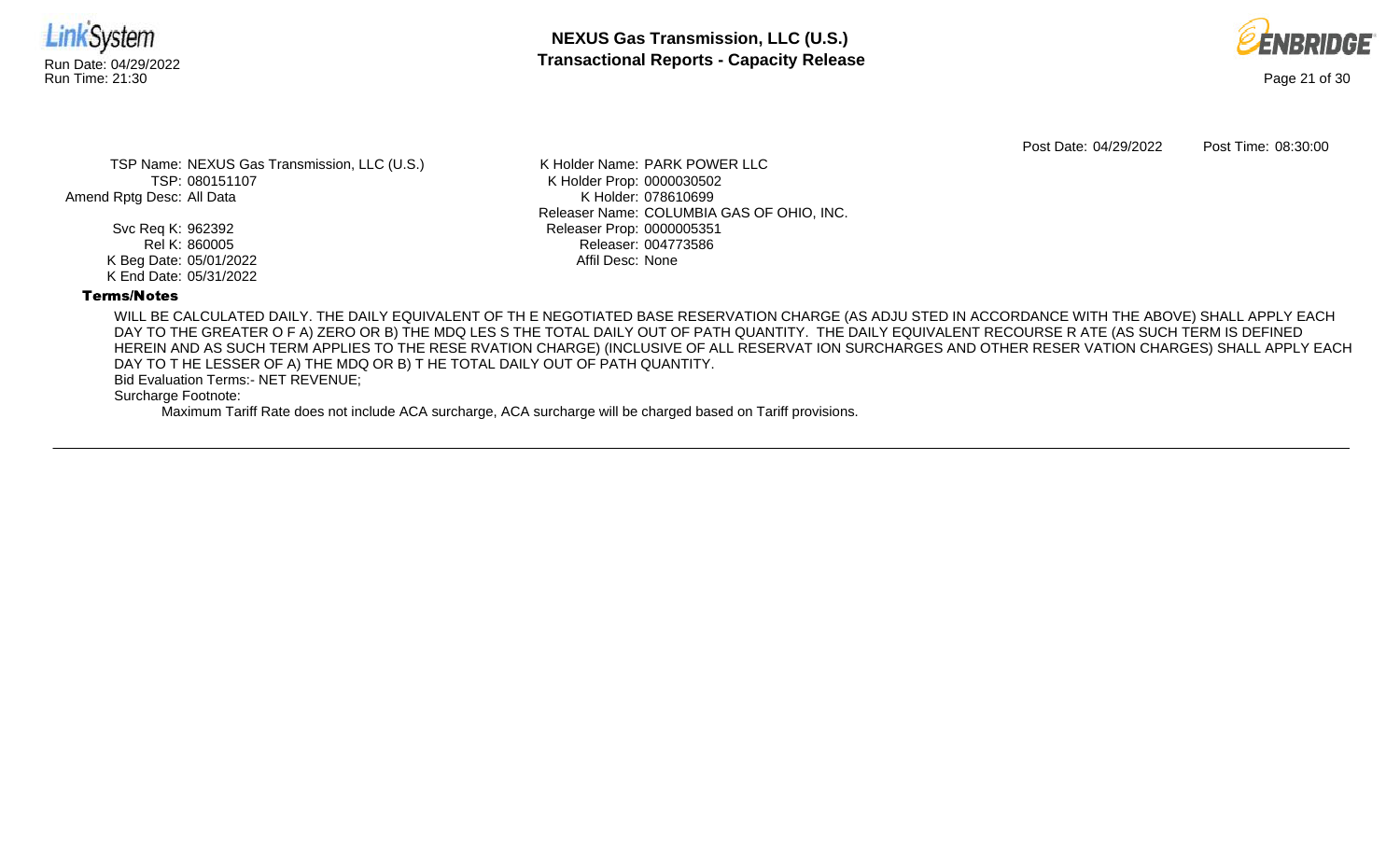![](_page_21_Picture_0.jpeg)

![](_page_21_Picture_2.jpeg)

|                                                            |                                                                                      |                  |                              |                                                                                            | Post Date: 04/29/2022                                                                                              | Post Time: 08:30:00 |
|------------------------------------------------------------|--------------------------------------------------------------------------------------|------------------|------------------------------|--------------------------------------------------------------------------------------------|--------------------------------------------------------------------------------------------------------------------|---------------------|
|                                                            | TSP Name: NEXUS Gas Transmission, LLC (U.S.)                                         |                  |                              | K Holder Name: SOUTH BAY ENERGY CORP.                                                      |                                                                                                                    |                     |
| TSP: 080151107                                             |                                                                                      |                  | K Holder Prop: 0000029736    |                                                                                            |                                                                                                                    |                     |
| Amend Rptg Desc: All Data                                  |                                                                                      |                  |                              | K Holder: 877176920                                                                        |                                                                                                                    |                     |
|                                                            |                                                                                      |                  |                              | Releaser Name: COLUMBIA GAS OF OHIO, INC.                                                  |                                                                                                                    |                     |
| Svc Req K: 962391                                          |                                                                                      |                  | Releaser Prop: 0000005351    |                                                                                            |                                                                                                                    |                     |
| Rel K: 860005                                              |                                                                                      |                  |                              | Releaser: 004773586                                                                        |                                                                                                                    |                     |
| K Beg Date: 05/01/2022                                     |                                                                                      |                  | Affil Desc: None             |                                                                                            |                                                                                                                    |                     |
| K End Date: 05/31/2022                                     |                                                                                      |                  |                              |                                                                                            |                                                                                                                    |                     |
| $K Qty - K: 4$                                             | <b>Recall Notif EE: Yes</b>                                                          |                  | K Ent Beg Date: 05/01/2022   |                                                                                            |                                                                                                                    |                     |
| SICR Ind: No                                               | Recall Notif Eve: Yes                                                                |                  | K Ent End Date: 05/31/2022   |                                                                                            |                                                                                                                    |                     |
| RAPP Desc: No                                              | Recall Notif ID1: Yes                                                                |                  |                              |                                                                                            |                                                                                                                    |                     |
| Prev Rel: 2                                                | Recall Notif ID2: Yes                                                                |                  | Rate Sch: FT-1               |                                                                                            | K Stat Desc: New                                                                                                   |                     |
| Bus Day Ind: No                                            | Recall Notif ID3: Yes                                                                |                  | Res Rate Basis Desc: Per day |                                                                                            |                                                                                                                    |                     |
|                                                            | Recall Notif Timely: Yes                                                             |                  |                              |                                                                                            |                                                                                                                    |                     |
| All Re-rel Desc: Re-releasable                             |                                                                                      |                  |                              | Bidder Bid Basis Desc: Non-Index-Based Release - Absolute dollars and cents per unit basis |                                                                                                                    |                     |
| Repl SR Role Ind: Retail Choice                            |                                                                                      |                  | Ngtd Rate Ind Desc: No       |                                                                                            |                                                                                                                    |                     |
| Perm Rel Desc: Capacity is not being permanently released  |                                                                                      |                  | Mkt Based Rate Ind: No       |                                                                                            |                                                                                                                    |                     |
| Prearr Deal Desc: Offer is subject to a prearranged deal   |                                                                                      |                  |                              |                                                                                            | Surchg Ind Desc: Rate(s) stated include all applicable surcharges; no surcharge detail or surcharge total provided |                     |
| Recall/Reput Desc: Capacity recallable but not reputtable. |                                                                                      |                  |                              |                                                                                            |                                                                                                                    |                     |
|                                                            | IBR Ind: No - the release does not utilize index-based pricing for capacity release. |                  |                              |                                                                                            |                                                                                                                    |                     |
| <b>K Ent Beg Date</b>                                      | <b>K Ent End Date</b>                                                                | <b>Seasnl St</b> | <b>Seasnl End</b>            | K Qty - K                                                                                  |                                                                                                                    |                     |
| 05/01/2022                                                 | 05/31/2022                                                                           |                  |                              |                                                                                            |                                                                                                                    |                     |

|       |                                                     | Loc |                            | Seasnl |     | Seasni K Ent Beg K Ent End |            |
|-------|-----------------------------------------------------|-----|----------------------------|--------|-----|----------------------------|------------|
| LOC.  | Loc Name                                            |     | K Qty - Loc Loc/QTI Desc   | St     | End | <b>Date</b>                | Date       |
|       | N1003 NEXUS/CPG                                     | M1  | Delivery point(s) quantity |        |     | 05/01/2022                 | 05/31/2022 |
|       | N4714 DTE APPALACHIA GATHERING HIGH NOON            |     | Receipt point(s) quantity  |        |     | 05/01/2022                 | 05/31/2022 |
| N4812 | MARKWEST UTICA EMG/TWP RD 240-BERNE, MONROE CO., OH | SZ  | Receipt point(s) quantity  |        |     | 05/01/2022                 | 05/31/2022 |

|                       |                            |           |           |                     |                |                |                     |                     |                | Rate           |
|-----------------------|----------------------------|-----------|-----------|---------------------|----------------|----------------|---------------------|---------------------|----------------|----------------|
|                       | <b>K Ent Beg K Ent End</b> | Rec       | Rec       |                     |                | Del            |                     |                     | <b>Max Trf</b> | $Chgd -$       |
| <b>Date</b>           | <b>Date</b>                | Loc       | Zn        | <b>Rec Loc Name</b> | Del Loc Zn     |                | <b>Del Loc Name</b> | <b>Rate ID Desc</b> | Rate           | <b>Non-IBR</b> |
| 05/01/2022            | 05/31/2022                 | M1        | M1        | NXUS M1             | M1             | M <sub>1</sub> | NXUS M1             | Commodity           | 0.0057         | 0.0057         |
| 05/01/2022 05/31/2022 |                            | M1        | M1        | NXUS M1             | <b>SZ</b>      | <b>SZ</b>      | NXUS SZ             | Commodity           | 0.0057         | 0.0057         |
| 05/01/2022 05/31/2022 |                            | SZ        | .SZ       | NXUS SZ             | M <sub>1</sub> | M <sub>1</sub> | NXUS M1             | Commodity           | 0.0057         | 0.0057         |
|                       | 05/01/2022 05/31/2022      | <b>SZ</b> | <b>SZ</b> | NXUS SZ             | <b>SZ</b>      | <b>SZ</b>      | NXUS SZ             | Commodity           | 0.0000         | 0.0000         |
| 05/01/2022 05/31/2022 |                            | M1        | M1        | NXUS M1             | M <sub>1</sub> | M <sub>1</sub> | NXUS M1             | Reservation         | 0.8167         | 0.7500         |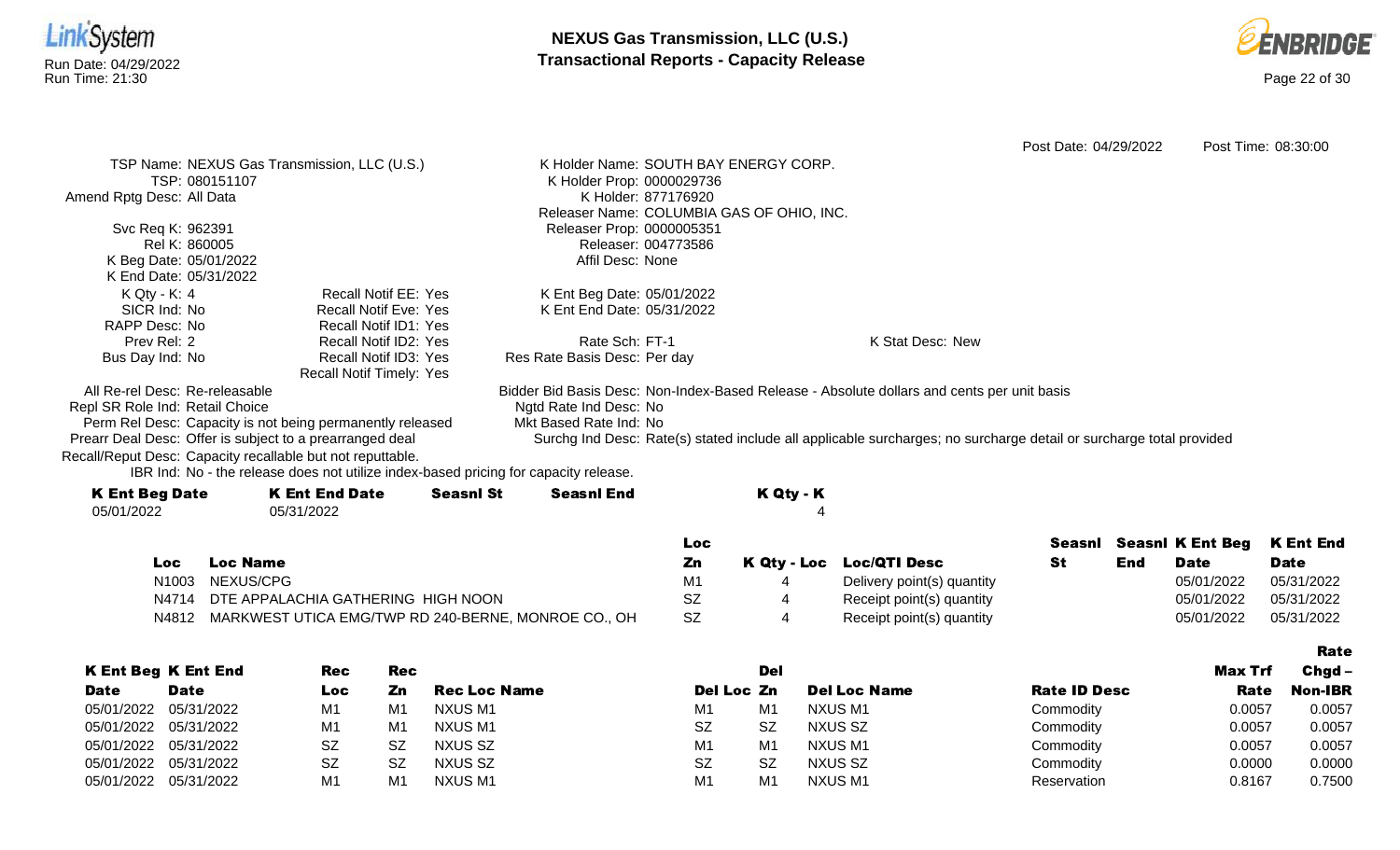![](_page_22_Picture_0.jpeg)

![](_page_22_Picture_2.jpeg)

|                           |                                              |           |            |              |                                           |     |                     | Post Date: 04/29/2022 | Post Time: 08:30:00 |                |
|---------------------------|----------------------------------------------|-----------|------------|--------------|-------------------------------------------|-----|---------------------|-----------------------|---------------------|----------------|
|                           | TSP Name: NEXUS Gas Transmission, LLC (U.S.) |           |            |              | K Holder Name: SOUTH BAY ENERGY CORP.     |     |                     |                       |                     |                |
|                           | TSP: 080151107                               |           |            |              | K Holder Prop: 0000029736                 |     |                     |                       |                     |                |
| Amend Rptg Desc: All Data |                                              |           |            |              | K Holder: 877176920                       |     |                     |                       |                     |                |
|                           |                                              |           |            |              | Releaser Name: COLUMBIA GAS OF OHIO, INC. |     |                     |                       |                     |                |
|                           | Svc Req K: 962391                            |           |            |              | Releaser Prop: 0000005351                 |     |                     |                       |                     |                |
|                           | Rel K: 860005                                |           |            |              | Releaser: 004773586                       |     |                     |                       |                     |                |
|                           | K Beg Date: 05/01/2022                       |           |            |              | Affil Desc: None                          |     |                     |                       |                     |                |
|                           | K End Date: 05/31/2022                       |           |            |              |                                           |     |                     |                       |                     |                |
|                           |                                              |           |            |              |                                           |     |                     |                       |                     | Rate           |
|                           | <b>K Ent Beg K Ent End</b>                   | Rec       | <b>Rec</b> |              |                                           | Del |                     |                       | Max Trf             | $Chgd -$       |
| <b>Date</b>               | <b>Date</b>                                  | Loc       | Zn         | Rec Loc Name | Del Loc Zn                                |     | <b>Del Loc Name</b> | <b>Rate ID Desc</b>   | Rate                | <b>Non-IBR</b> |
| 05/01/2022                | 05/31/2022                                   | <b>SZ</b> | <b>SZ</b>  | NXUS SZ      | SZ                                        | SZ. | NXUS SZ             | Reservation           | 0.1498              | 0.0000         |
|                           |                                              |           |            |              |                                           |     |                     |                       |                     |                |

RETAIL CHOICE RECALLABLE FOR ADMINISTRATIVE PURPOSES

## Terms/Notes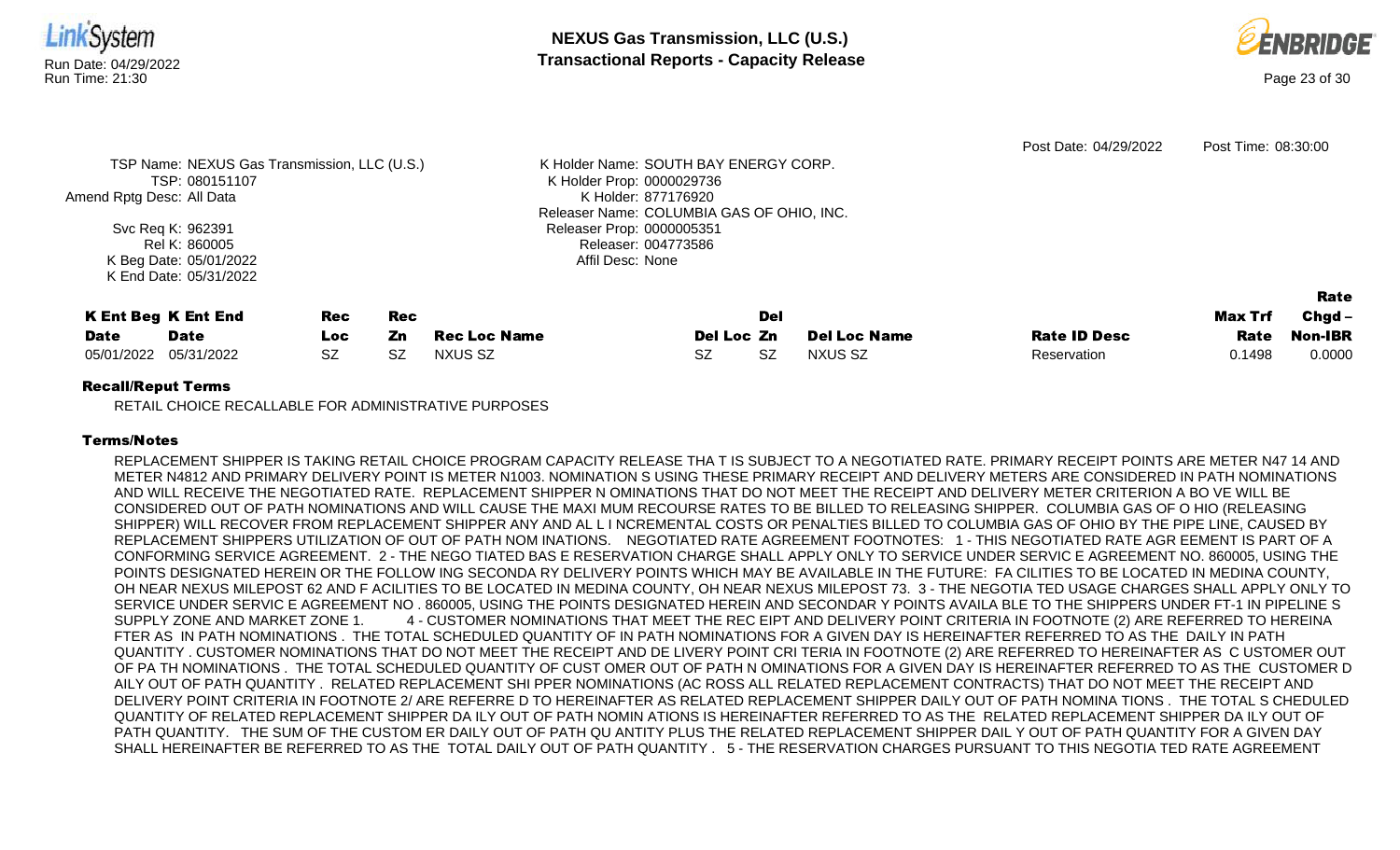![](_page_23_Picture_0.jpeg)

![](_page_23_Picture_2.jpeg)

Post Date: 04/29/2022 Post Time: 08:30:00

TSP Name: NEXUS Gas Transmission, LLC (U.S.) TSP: 080151107 Amend Rptg Desc: All Data

> Svc Req K: 962391 Rel K: 860005 K Beg Date: 05/01/2022 K End Date: 05/31/2022

K Holder Name: SOUTH BAY ENERGY CORP. K Holder Prop: 0000029736 K Holder: 877176920 Releaser Name: COLUMBIA GAS OF OHIO, INC. Releaser Prop: 0000005351 Releaser: 004773586 Affil Desc: None

#### Terms/Notes

WILL BE CALCULATED DAILY. THE DAILY EQUIVALENT OF TH E NEGOTIATED BASE RESERVATION CHARGE (AS ADJU STED IN ACCORDANCE WITH THE ABOVE) SHALL APPLY EACH DAY TO THE GREATER O F A) ZERO OR B) THE MDQ LES S THE TOTAL DAILY OUT OF PATH QUANTITY. THE DAILY EQUIVALENT RECOURSE R ATE (AS SUCH TERM IS DEFINED HEREIN AND AS SUCH TERM APPLIES TO THE RESE RVATION CHARGE) (INCLUSIVE OF ALL RESERVAT ION SURCHARGES AND OTHER RESER VATION CHARGES) SHALL APPLY EACH DAY TO T HE LESSER OF A) THE MDQ OR B) T HE TOTAL DAILY OUT OF PATH QUANTITY.

Bid Evaluation Terms:- NET REVENUE;

Surcharge Footnote: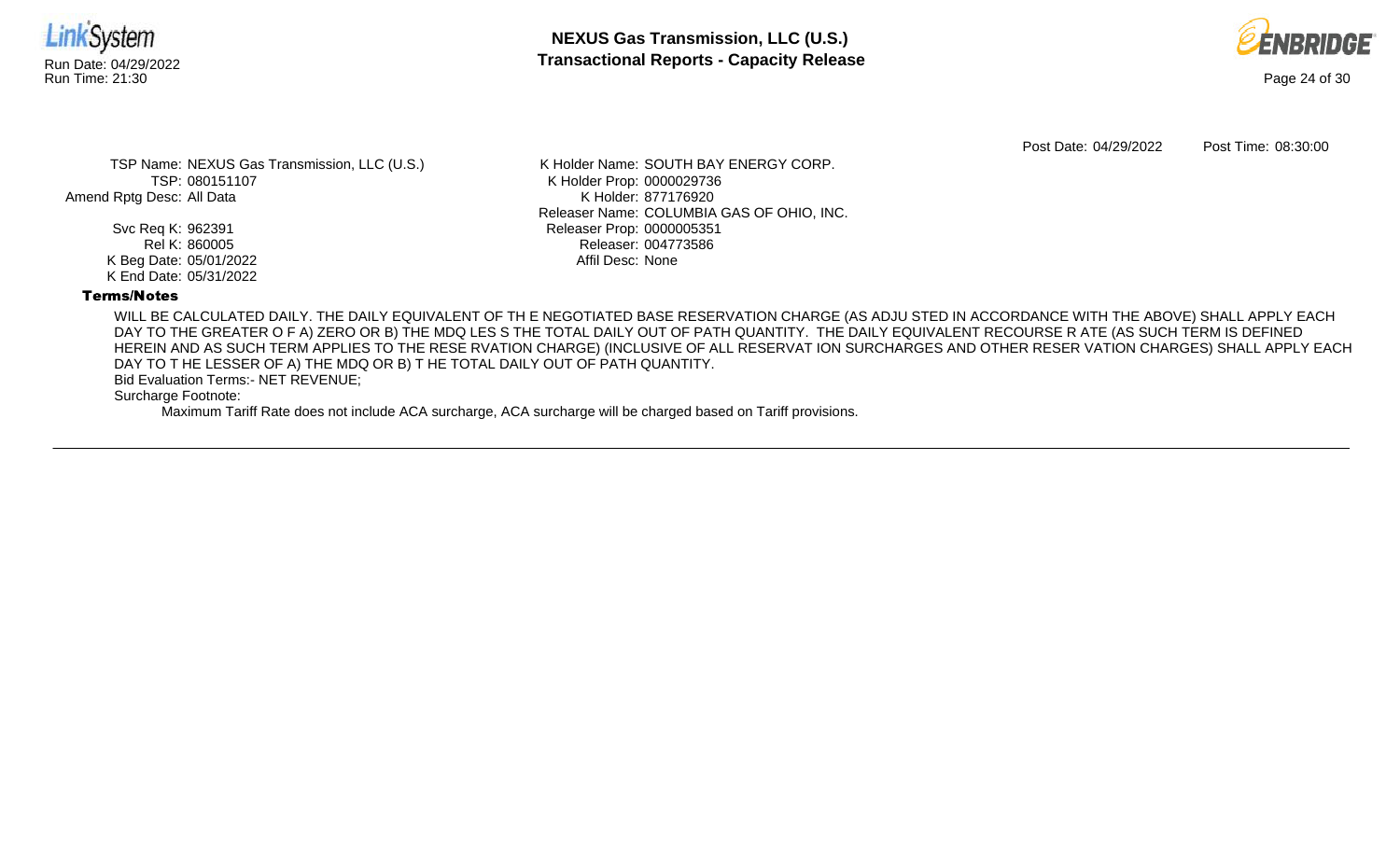![](_page_24_Picture_0.jpeg)

![](_page_24_Picture_2.jpeg)

|                                                                                      |                                                          |                                           |                     |                    |                                                                                                                    | Post Date: 04/29/2022 |     |                                | Post Time: 08:30:00 |
|--------------------------------------------------------------------------------------|----------------------------------------------------------|-------------------------------------------|---------------------|--------------------|--------------------------------------------------------------------------------------------------------------------|-----------------------|-----|--------------------------------|---------------------|
| TSP Name: NEXUS Gas Transmission, LLC (U.S.)                                         |                                                          | K Holder Name: STAND ENERGY CORP          |                     |                    |                                                                                                                    |                       |     |                                |                     |
| TSP: 080151107                                                                       |                                                          | K Holder Prop: 0000013486                 |                     |                    |                                                                                                                    |                       |     |                                |                     |
| Amend Rptg Desc: All Data                                                            |                                                          |                                           | K Holder: 121293039 |                    |                                                                                                                    |                       |     |                                |                     |
|                                                                                      |                                                          | Releaser Name: COLUMBIA GAS OF OHIO, INC. |                     |                    |                                                                                                                    |                       |     |                                |                     |
| Svc Req K: 962388                                                                    |                                                          | Releaser Prop: 0000005351                 |                     |                    |                                                                                                                    |                       |     |                                |                     |
| Rel K: 860005                                                                        |                                                          |                                           | Releaser: 004773586 |                    |                                                                                                                    |                       |     |                                |                     |
| K Beg Date: 05/01/2022                                                               |                                                          | Affil Desc: None                          |                     |                    |                                                                                                                    |                       |     |                                |                     |
| K End Date: 05/31/2022                                                               |                                                          |                                           |                     |                    |                                                                                                                    |                       |     |                                |                     |
| K Qty - K: 27                                                                        | <b>Recall Notif EE: Yes</b>                              | K Ent Beg Date: 05/01/2022                |                     |                    |                                                                                                                    |                       |     |                                |                     |
| SICR Ind: No                                                                         | <b>Recall Notif Eve: Yes</b>                             | K Ent End Date: 05/31/2022                |                     |                    |                                                                                                                    |                       |     |                                |                     |
| RAPP Desc: No                                                                        | <b>Recall Notif ID1: Yes</b>                             |                                           |                     |                    |                                                                                                                    |                       |     |                                |                     |
| Prev Rel: 2                                                                          | <b>Recall Notif ID2: Yes</b>                             | Rate Sch: FT-1                            |                     |                    | K Stat Desc: New                                                                                                   |                       |     |                                |                     |
| Bus Day Ind: No                                                                      | <b>Recall Notif ID3: Yes</b><br>Recall Notif Timely: Yes | Res Rate Basis Desc: Per day              |                     |                    |                                                                                                                    |                       |     |                                |                     |
| All Re-rel Desc: Re-releasable                                                       |                                                          |                                           |                     |                    | Bidder Bid Basis Desc: Non-Index-Based Release - Absolute dollars and cents per unit basis                         |                       |     |                                |                     |
| Repl SR Role Ind: Retail Choice                                                      |                                                          | Ngtd Rate Ind Desc: No                    |                     |                    |                                                                                                                    |                       |     |                                |                     |
| Perm Rel Desc: Capacity is not being permanently released                            |                                                          | Mkt Based Rate Ind: No                    |                     |                    |                                                                                                                    |                       |     |                                |                     |
| Prearr Deal Desc: Offer is subject to a prearranged deal                             |                                                          |                                           |                     |                    | Surchg Ind Desc: Rate(s) stated include all applicable surcharges; no surcharge detail or surcharge total provided |                       |     |                                |                     |
| Recall/Reput Desc: Capacity recallable but not reputtable.                           |                                                          |                                           |                     |                    |                                                                                                                    |                       |     |                                |                     |
| IBR Ind: No - the release does not utilize index-based pricing for capacity release. |                                                          |                                           |                     |                    |                                                                                                                    |                       |     |                                |                     |
| <b>K Ent End Date</b>                                                                | <b>Seasnl St</b>                                         | <b>Seasnl End</b>                         |                     |                    |                                                                                                                    |                       |     |                                |                     |
| <b>K Ent Beg Date</b>                                                                |                                                          |                                           |                     | K Qty - K          |                                                                                                                    |                       |     |                                |                     |
| 05/01/2022<br>05/31/2022                                                             |                                                          |                                           |                     | 27                 |                                                                                                                    |                       |     |                                |                     |
|                                                                                      |                                                          |                                           | <b>Loc</b>          |                    |                                                                                                                    |                       |     | <b>Seasni</b> Seasni K Ent Beg | <b>K Ent End</b>    |
| <b>Loc Name</b><br><b>Loc</b>                                                        |                                                          |                                           | Zn                  | <b>K Qty - Loc</b> | <b>Loc/QTI Desc</b>                                                                                                | <b>St</b>             | End | <b>Date</b>                    | <b>Date</b>         |
| NEXUS/CPG<br>N <sub>1003</sub>                                                       |                                                          |                                           | M <sub>1</sub>      | 27                 | Delivery point(s) quantity                                                                                         |                       |     | 05/01/2022                     | 05/31/2022          |
| N4714                                                                                | DTE APPALACHIA GATHERING HIGH NOON                       |                                           | <b>SZ</b>           | 27                 |                                                                                                                    |                       |     | 05/01/2022                     | 05/31/2022          |
|                                                                                      |                                                          |                                           |                     |                    | Receipt point(s) quantity                                                                                          |                       |     |                                |                     |
| N4812                                                                                | MARKWEST UTICA EMG/TWP RD 240-BERNE, MONROE CO., OH      |                                           | <b>SZ</b>           | 27                 | Receipt point(s) quantity                                                                                          |                       |     | 05/01/2022                     | 05/31/2022          |
|                                                                                      |                                                          |                                           |                     |                    |                                                                                                                    |                       |     |                                | Rate                |

|             | <b>K Ent Beg K Ent End</b> | Rec  | Rec       |                     |                | <b>Del</b>     |                     |                     | Max Trf | $Chgd -$ |
|-------------|----------------------------|------|-----------|---------------------|----------------|----------------|---------------------|---------------------|---------|----------|
| <b>Date</b> | <b>Date</b>                | Loc. | Zn        | <b>Rec Loc Name</b> | Del Loc Zn     |                | <b>Del Loc Name</b> | <b>Rate ID Desc</b> | Rate    | Non-IBR  |
| 05/01/2022  | 05/31/2022                 | M1   | M1        | NXUS M1             | M1             | M1             | NXUS M1             | Commodity           | 0.0057  | 0.0057   |
| 05/01/2022  | 05/31/2022                 | M1   | M1        | NXUS M1             | <b>SZ</b>      | <b>SZ</b>      | NXUS SZ             | Commodity           | 0.0057  | 0.0057   |
| 05/01/2022  | 05/31/2022                 | SZ.  | <b>SZ</b> | <b>NXUS SZ</b>      | M <sub>1</sub> | M <sub>1</sub> | NXUS M1             | Commodity           | 0.0057  | 0.0057   |
| 05/01/2022  | 05/31/2022                 | SZ   | <b>SZ</b> | NXUS SZ             | <b>SZ</b>      | <b>SZ</b>      | NXUS SZ             | Commodity           | 0.0000  | 0.0000   |
| 05/01/2022  | 05/31/2022                 | M1   | M1        | NXUS M1             | M1             | M <sub>1</sub> | NXUS M1             | Reservation         | 0.8167  | 0.7500   |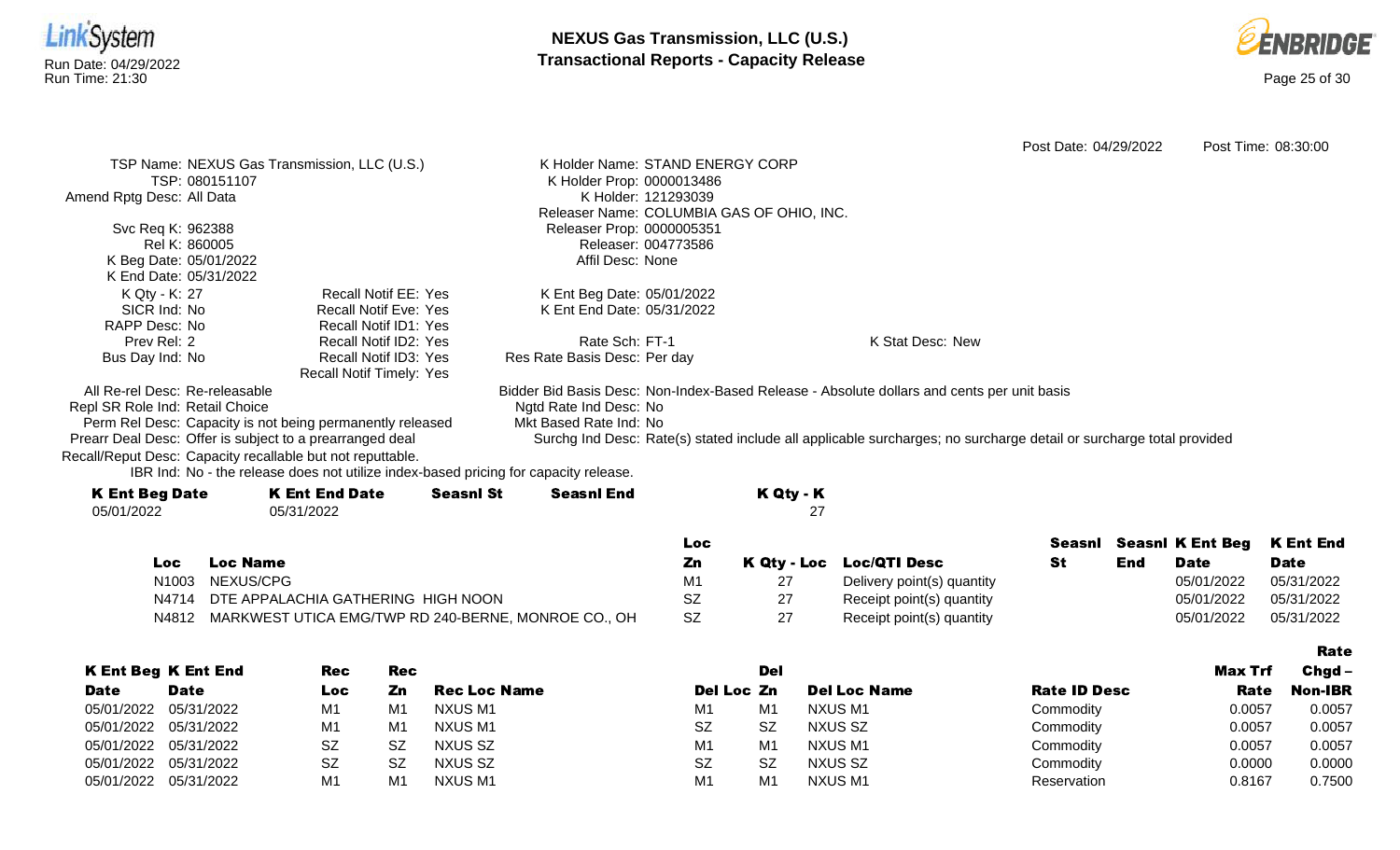![](_page_25_Picture_0.jpeg)

![](_page_25_Picture_2.jpeg)

| Amend Rptg Desc: All Data | TSP Name: NEXUS Gas Transmission, LLC (U.S.)<br>TSP: 080151107<br>Svc Req K: 962388<br>Rel K: 860005 |           |            |                     | K Holder Name: STAND ENERGY CORP<br>K Holder Prop: 0000013486<br>K Holder: 121293039<br>Releaser Name: COLUMBIA GAS OF OHIO, INC.<br>Releaser Prop: 0000005351<br>Releaser: 004773586 |                     | Post Date: 04/29/2022 | Post Time: 08:30:00 |                |
|---------------------------|------------------------------------------------------------------------------------------------------|-----------|------------|---------------------|---------------------------------------------------------------------------------------------------------------------------------------------------------------------------------------|---------------------|-----------------------|---------------------|----------------|
|                           | K Beg Date: 05/01/2022                                                                               |           |            |                     | Affil Desc: None                                                                                                                                                                      |                     |                       |                     |                |
|                           | K End Date: 05/31/2022                                                                               |           |            |                     |                                                                                                                                                                                       |                     |                       |                     |                |
|                           |                                                                                                      |           |            |                     |                                                                                                                                                                                       |                     |                       |                     | Rate           |
|                           | <b>K Ent Beg K Ent End</b>                                                                           | Rec       | <b>Rec</b> |                     | Del                                                                                                                                                                                   |                     |                       | Max Trf             | $Chgd -$       |
| <b>Date</b>               | <b>Date</b>                                                                                          | Loc.      | Zn         | <b>Rec Loc Name</b> | Del Loc Zn                                                                                                                                                                            | <b>Del Loc Name</b> | <b>Rate ID Desc</b>   | Rate                | <b>Non-IBR</b> |
| 05/01/2022                | 05/31/2022                                                                                           | <b>SZ</b> | <b>SZ</b>  | NXUS SZ             | <b>SZ</b><br>SZ.                                                                                                                                                                      | NXUS SZ             | Reservation           | 0.1498              | 0.0000         |
| _ ___ _                   |                                                                                                      |           |            |                     |                                                                                                                                                                                       |                     |                       |                     |                |

RETAIL CHOICE RECALLABLE FOR ADMINISTRATIVE PURPOSES

## Terms/Notes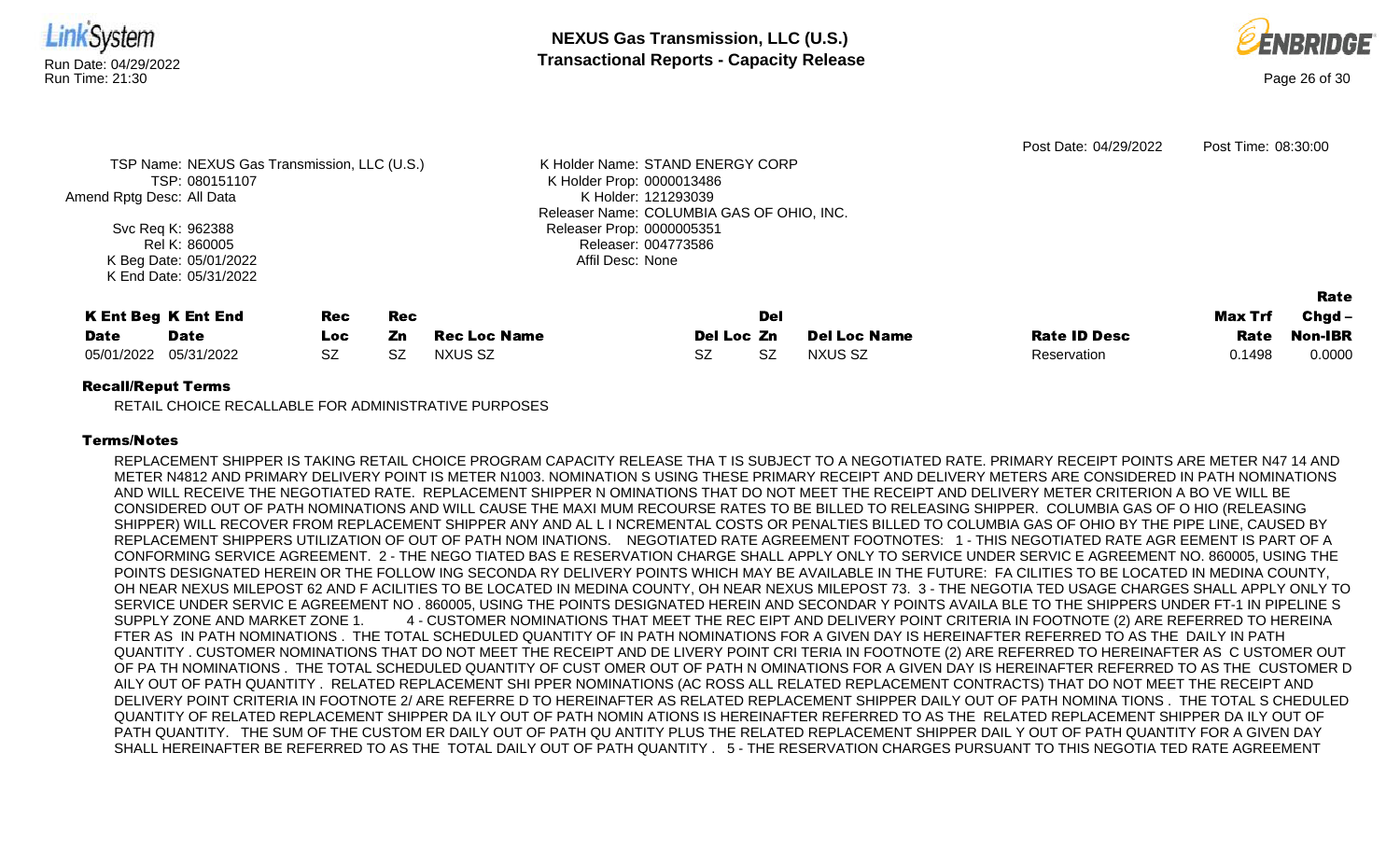![](_page_26_Picture_0.jpeg)

![](_page_26_Picture_2.jpeg)

Post Date: 04/29/2022 Post Time: 08:30:00

TSP Name: NEXUS Gas Transmission, LLC (U.S.) TSP: 080151107 Amend Rptg Desc: All Data

> Svc Req K: 962388 Rel K: 860005 K Beg Date: 05/01/2022 K End Date: 05/31/2022

K Holder Name: STAND ENERGY CORP K Holder Prop: 0000013486 K Holder: 121293039 Releaser Name: COLUMBIA GAS OF OHIO, INC. Releaser Prop: 0000005351 Releaser: 004773586 Affil Desc: None

#### Terms/Notes

WILL BE CALCULATED DAILY. THE DAILY EQUIVALENT OF TH E NEGOTIATED BASE RESERVATION CHARGE (AS ADJU STED IN ACCORDANCE WITH THE ABOVE) SHALL APPLY EACH DAY TO THE GREATER O F A) ZERO OR B) THE MDQ LES S THE TOTAL DAILY OUT OF PATH QUANTITY. THE DAILY EQUIVALENT RECOURSE R ATE (AS SUCH TERM IS DEFINED HEREIN AND AS SUCH TERM APPLIES TO THE RESE RVATION CHARGE) (INCLUSIVE OF ALL RESERVAT ION SURCHARGES AND OTHER RESER VATION CHARGES) SHALL APPLY EACH DAY TO T HE LESSER OF A) THE MDQ OR B) T HE TOTAL DAILY OUT OF PATH QUANTITY.

Bid Evaluation Terms:- NET REVENUE;

Surcharge Footnote: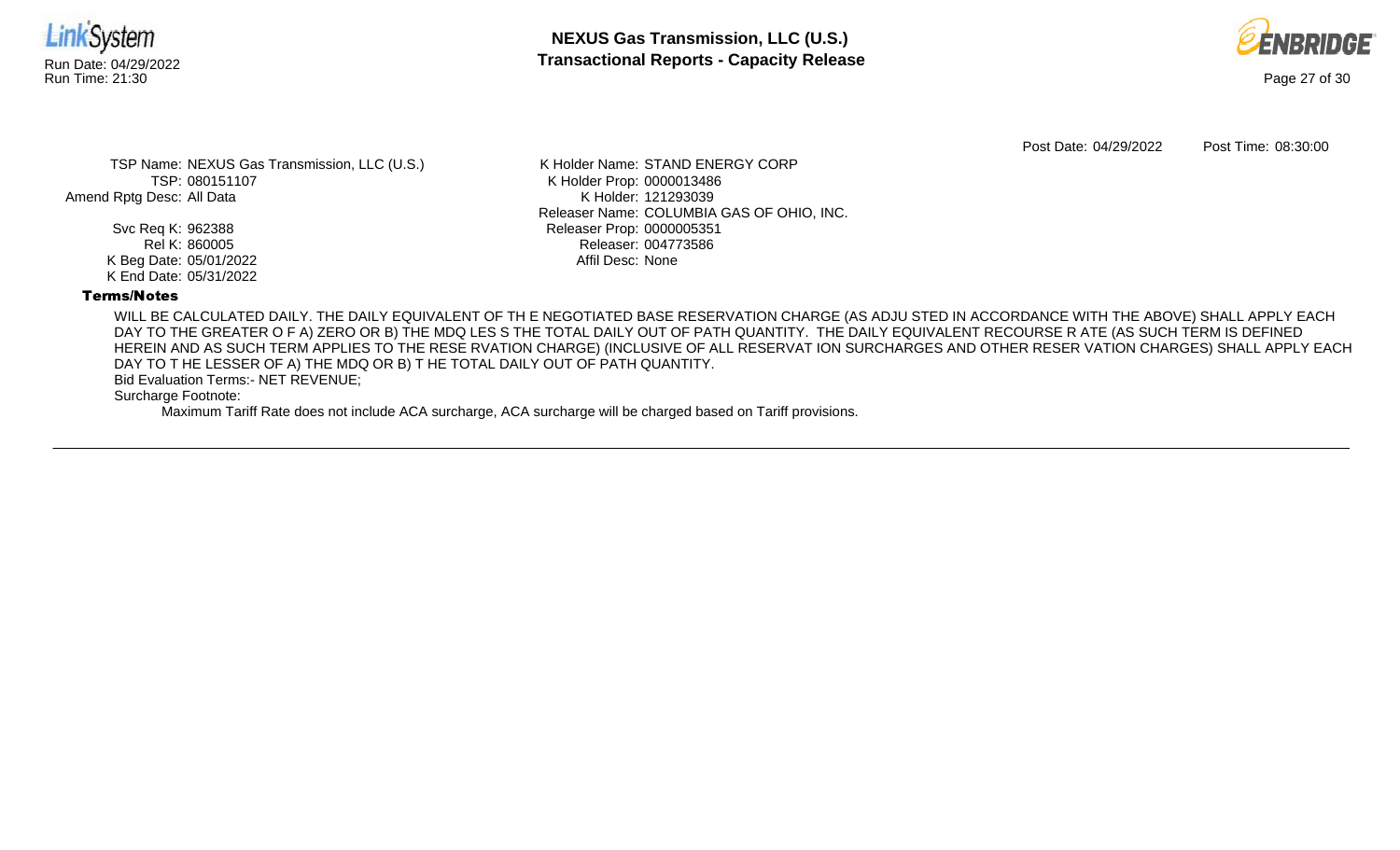![](_page_27_Picture_0.jpeg)

![](_page_27_Picture_2.jpeg)

|                                                            |                                                                                      |                  |                              |                                                                                            |                  | Post Date: 04/29/2022                                                                                              | Post Time: 08:30:00 |
|------------------------------------------------------------|--------------------------------------------------------------------------------------|------------------|------------------------------|--------------------------------------------------------------------------------------------|------------------|--------------------------------------------------------------------------------------------------------------------|---------------------|
|                                                            | TSP Name: NEXUS Gas Transmission, LLC (U.S.)                                         |                  |                              | K Holder Name: SYMMETRY ENERGY SOLUTIONS, LLC                                              |                  |                                                                                                                    |                     |
| TSP: 080151107                                             |                                                                                      |                  | K Holder Prop: 0000030963    |                                                                                            |                  |                                                                                                                    |                     |
| Amend Rptg Desc: All Data                                  |                                                                                      |                  | K Holder: 838611739          |                                                                                            |                  |                                                                                                                    |                     |
|                                                            |                                                                                      |                  |                              | Releaser Name: COLUMBIA GAS OF OHIO, INC.                                                  |                  |                                                                                                                    |                     |
| Svc Req K: 962389                                          |                                                                                      |                  | Releaser Prop: 0000005351    |                                                                                            |                  |                                                                                                                    |                     |
| Rel K: 860005                                              |                                                                                      |                  | Releaser: 004773586          |                                                                                            |                  |                                                                                                                    |                     |
| K Beg Date: 05/01/2022                                     |                                                                                      |                  | Affil Desc: None             |                                                                                            |                  |                                                                                                                    |                     |
| K End Date: 05/31/2022                                     |                                                                                      |                  |                              |                                                                                            |                  |                                                                                                                    |                     |
| K Qty - K: 248                                             | Recall Notif EE: Yes                                                                 |                  | K Ent Beg Date: 05/01/2022   |                                                                                            |                  |                                                                                                                    |                     |
| SICR Ind: No                                               | Recall Notif Eve: Yes                                                                |                  | K Ent End Date: 05/31/2022   |                                                                                            |                  |                                                                                                                    |                     |
| RAPP Desc: No                                              | Recall Notif ID1: Yes                                                                |                  |                              |                                                                                            |                  |                                                                                                                    |                     |
| Prev Rel: 2                                                | Recall Notif ID2: Yes                                                                |                  | Rate Sch: FT-1               |                                                                                            | K Stat Desc: New |                                                                                                                    |                     |
| Bus Day Ind: No                                            | Recall Notif ID3: Yes                                                                |                  | Res Rate Basis Desc: Per day |                                                                                            |                  |                                                                                                                    |                     |
|                                                            | <b>Recall Notif Timely: Yes</b>                                                      |                  |                              |                                                                                            |                  |                                                                                                                    |                     |
| All Re-rel Desc: Re-releasable                             |                                                                                      |                  |                              | Bidder Bid Basis Desc: Non-Index-Based Release - Absolute dollars and cents per unit basis |                  |                                                                                                                    |                     |
| Repl SR Role Ind: Retail Choice                            |                                                                                      |                  | Ngtd Rate Ind Desc: No       |                                                                                            |                  |                                                                                                                    |                     |
|                                                            | Perm Rel Desc: Capacity is not being permanently released                            |                  | Mkt Based Rate Ind: No       |                                                                                            |                  |                                                                                                                    |                     |
| Prearr Deal Desc: Offer is subject to a prearranged deal   |                                                                                      |                  |                              |                                                                                            |                  | Surchg Ind Desc: Rate(s) stated include all applicable surcharges; no surcharge detail or surcharge total provided |                     |
| Recall/Reput Desc: Capacity recallable but not reputtable. |                                                                                      |                  |                              |                                                                                            |                  |                                                                                                                    |                     |
|                                                            | IBR Ind: No - the release does not utilize index-based pricing for capacity release. |                  |                              |                                                                                            |                  |                                                                                                                    |                     |
| <b>K Ent Beg Date</b>                                      | <b>K Ent End Date</b>                                                                | <b>Seasnl St</b> | <b>Seasnl End</b>            | K Qty - K                                                                                  |                  |                                                                                                                    |                     |

05/01/2022 05/31/2022 05/31/2022 248

|                |                                                           | Loc |     |                            | Seasnl |     | Seasni K Ent Beg K Ent End |             |
|----------------|-----------------------------------------------------------|-----|-----|----------------------------|--------|-----|----------------------------|-------------|
| $\overline{C}$ | <b>Loc Name</b>                                           | Zn  |     | K Qty - Loc Loc/QTI Desc   |        | End | Date                       | <b>Date</b> |
|                | N1003 NEXUS/CPG                                           |     | 248 | Delivery point(s) quantity |        |     | 05/01/2022                 | 05/31/2022  |
|                | N4714 DTE APPALACHIA GATHERING HIGH NOON                  | SZ  | 248 | Receipt point(s) quantity  |        |     | 05/01/2022                 | 05/31/2022  |
|                | N4812 MARKWEST UTICA EMG/TWP RD 240-BERNE, MONROE CO., OH | SZ  | 248 | Receipt point(s) quantity  |        |     | 05/01/2022                 | 05/31/2022  |

|             |                            |                |     |                     |                |                |                     |                     |         | Rate           |
|-------------|----------------------------|----------------|-----|---------------------|----------------|----------------|---------------------|---------------------|---------|----------------|
|             | <b>K Ent Beg K Ent End</b> | Rec            | Rec |                     |                | <b>Del</b>     |                     |                     | Max Trf | $Chgd -$       |
| <b>Date</b> | <b>Date</b>                | Loc            | Zn. | <b>Rec Loc Name</b> | Del Loc Zn     |                | <b>Del Loc Name</b> | <b>Rate ID Desc</b> | Rate    | <b>Non-IBR</b> |
| 05/01/2022  | 05/31/2022                 | M1             | M1  | NXUS M1             | M1             | M <sub>1</sub> | NXUS M1             | Commodity           | 0.0057  | 0.0057         |
| 05/01/2022  | 05/31/2022                 | M <sub>1</sub> | M1  | NXUS M1             | <b>SZ</b>      | SZ             | NXUS SZ             | Commodity           | 0.0057  | 0.0057         |
| 05/01/2022  | 05/31/2022                 | <b>SZ</b>      | -SZ | NXUS SZ             | M <sub>1</sub> | M1             | NXUS M1             | Commodity           | 0.0057  | 0.0057         |
| 05/01/2022  | 05/31/2022                 | <b>SZ</b>      | -SZ | NXUS SZ             | <b>SZ</b>      | SZ             | NXUS SZ             | Commodity           | 0.0000  | 0.0000         |
| 05/01/2022  | 05/31/2022                 | M <sub>1</sub> | M1  | NXUS M1             | M1             | M1             | NXUS M1             | Reservation         | 0.8167  | 0.7500         |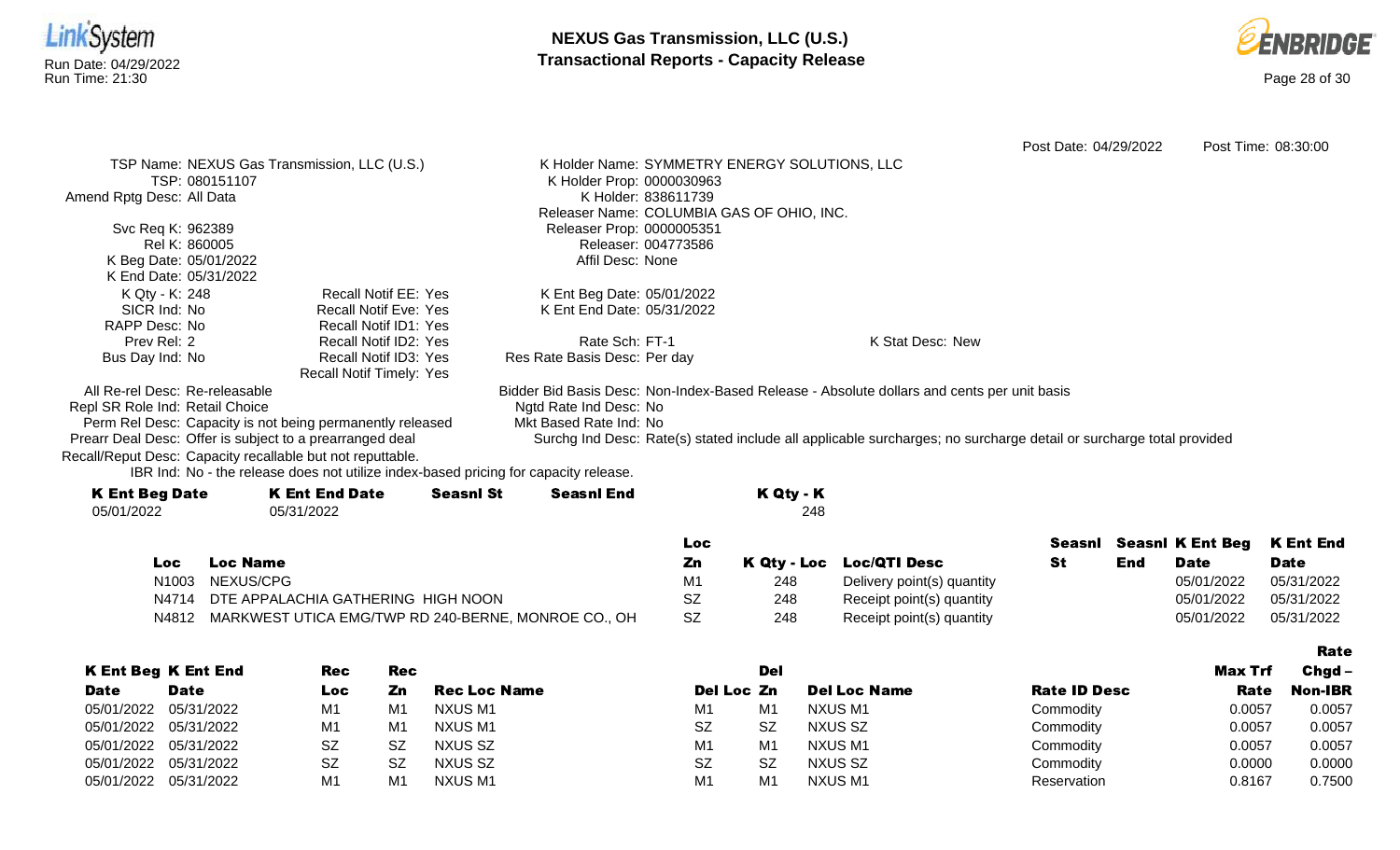![](_page_28_Picture_0.jpeg)

RETAIL CHOICE RECALLABLE FOR ADMINISTRATIVE PURPOSES

### Terms/Notes